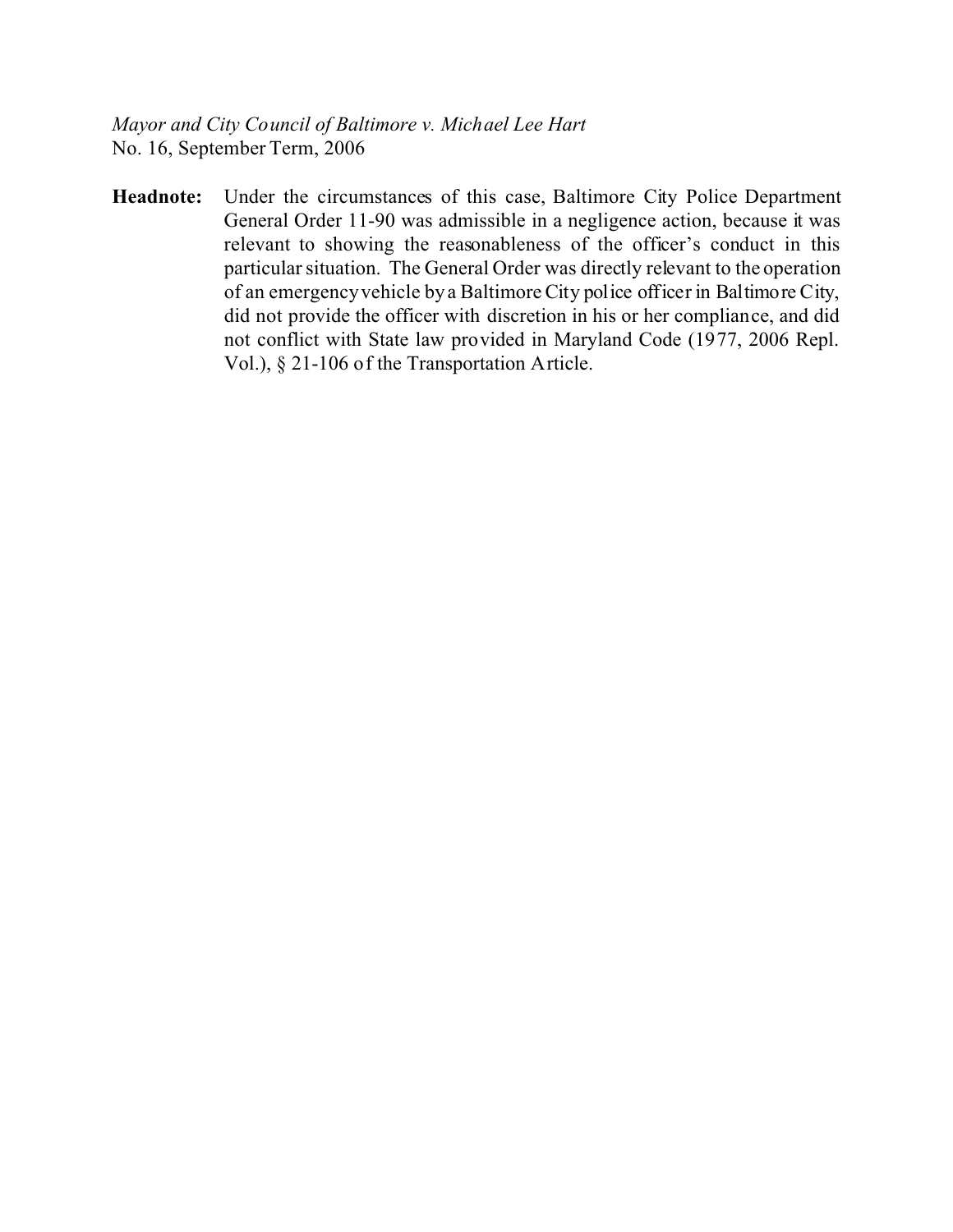Circuit Co urt for Baltimore City Case # 24-C-03-006060

# IN THE COURT OF APPEALS OF MARYLAND

No. 16

September Term, 2006

Mayor and City Council of Baltimore

v.

Michael Lee Hart

Bell, C. J. Raker Wilner Cathell Harrell Battaglia Greene,

JJ.

Opinion by Cathell, J.

Filed: November 6, 2006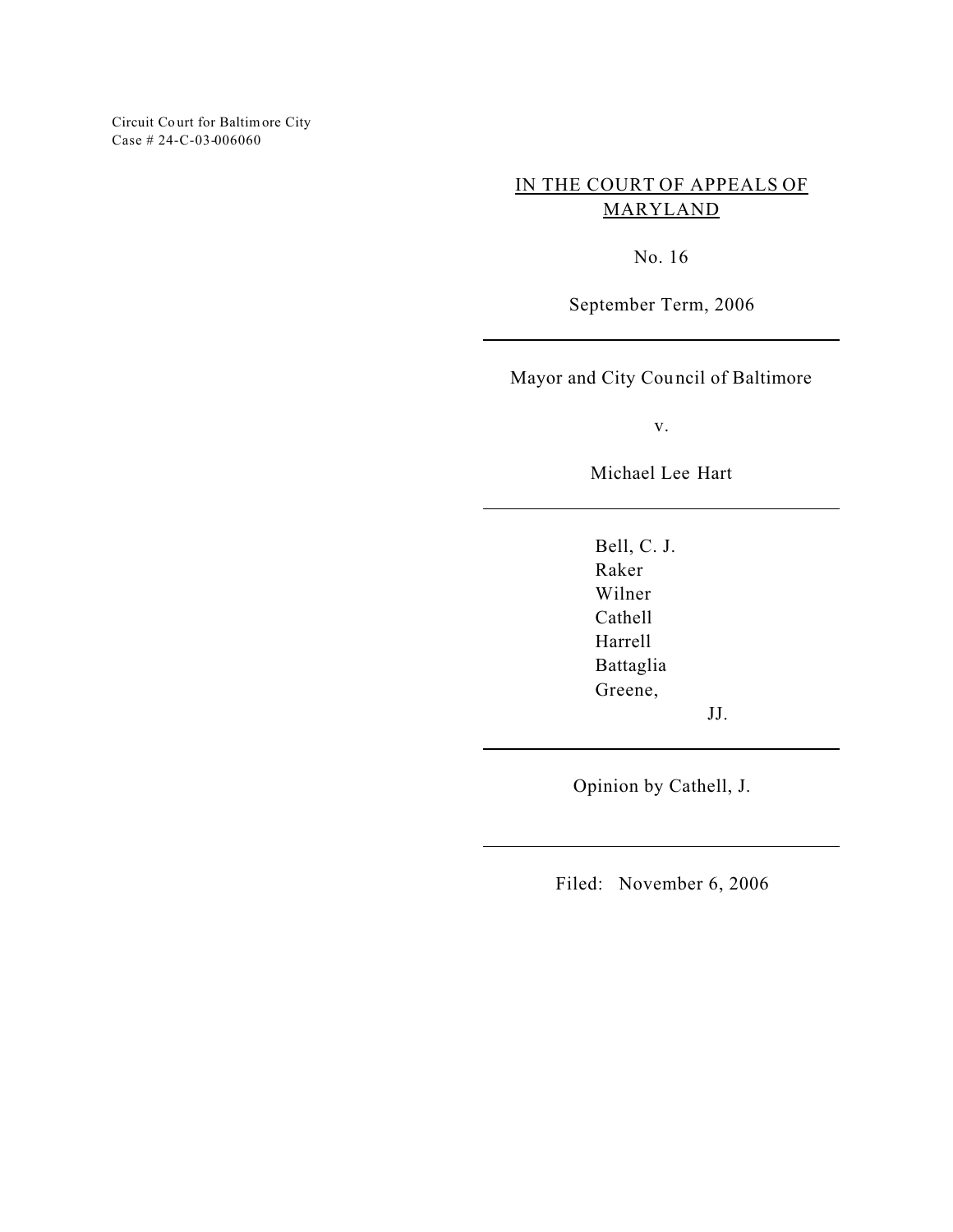This case arises from a motor vehicle accident in Baltimore City. On February 16, 2002, a Baltimore City police officer, responding to a call, drove a marked police car through a red traffic signal without stopping and collided with a vehicle driven by Michael Lee Hart. On August 20, 2003, Hart, the respondent, filed a complaint in the Circuit Court for Baltimore City against the Mayor and City Council of Baltimore ("the City"), petitioner, and also against his insurer, Allstate Insurance Company ("Allstate"), alleging injuries resulting from the February 16, 2002, collision. Respondent asserted a single claim of negligence against the City and a count against Allstate as his uninsured motorist carrier.

Maryland's General Assembly has statutorily dictated the minimum safe driving conduct for emergency vehicles on a statewide level. Maryland Code (1977, 2006 Repl. Vol.), § 21-106 of the Transportation Article<sup>1</sup> provides that, when responding to an emergency call, "the driver of an emergency vehicle may . . . [p]ass a red or stop signal, a stop sign, or a yield sign, *but only after slowing down as necessary for safety* . . . ." § 21- 106(b)(2) (emphasis added). The Baltimore City Police Department, however, provides a more stringent standard in its Baltimore City Police Department General Order No. 11-90 (General Order 11-90). That rule provides that Baltimore City police, when responding to an emergency call for service, must first stop their vehicle when intending to cross an intersection against a red traffic signal and, when assigned as a primary or secondary unit for dispatched calls and responding in an emergency mode, must bring their vehicle to a *full*

<sup>&</sup>lt;sup> $1$ </sup> We shall refer to the current version of the Code in this instance, as the pertinent language is unchanged from the time of the accident.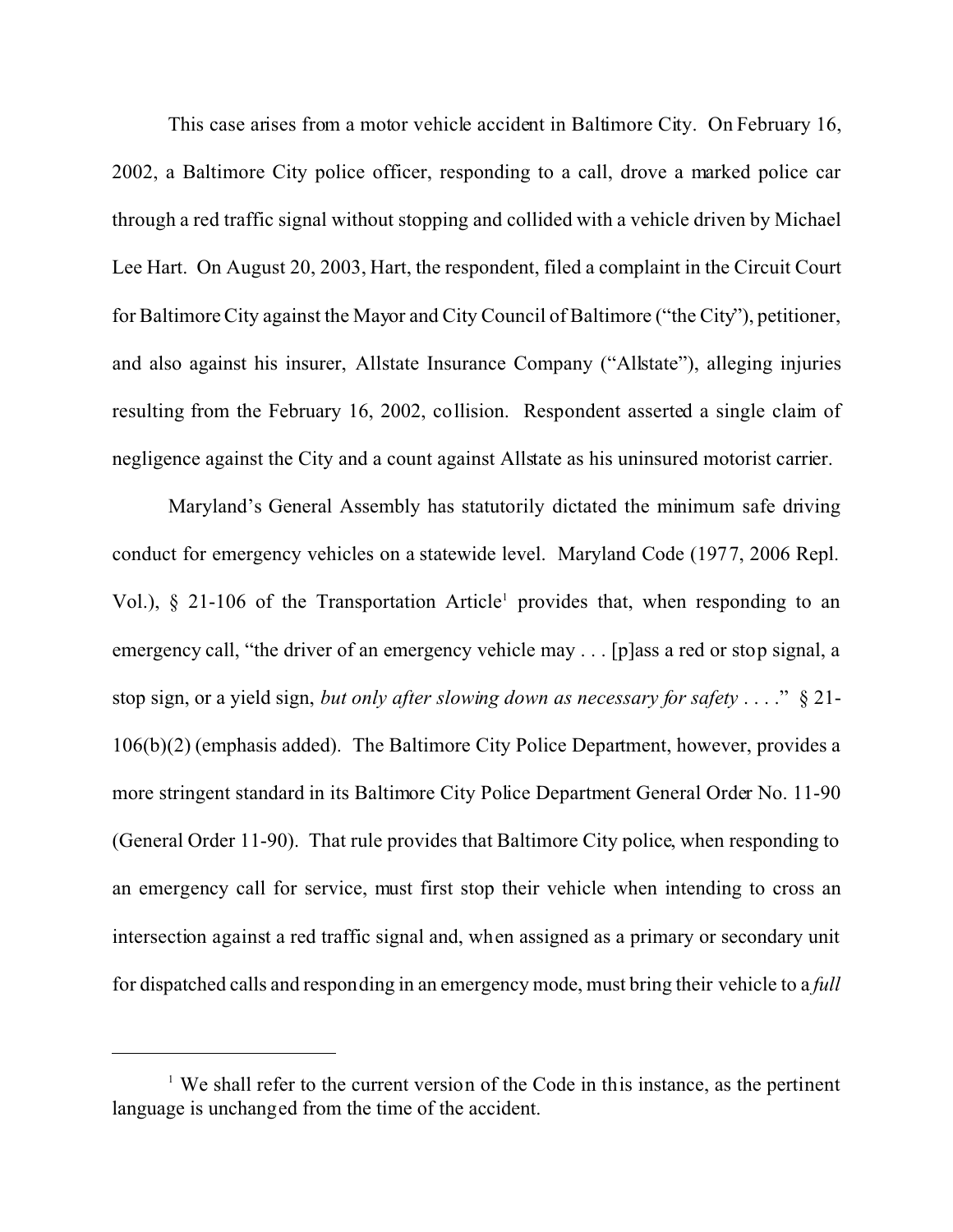stop before crossing against *any* traffic control device. General Order 11-90(2)(b) and  $(4)(b)$ .

Prior to trial, on January 14, 2005, petitioner filed a motion *in limine* to exclude evidence of General Order 11-90. On March 3, 2005, following a hearing, the court denied petitioner's motion. Trial was held on March 30 and 31, 2005. At trial, evidence of General Order 11-90 was introduced by respondent. Petitioner objected to the introduction of the evidence, but its objection was overruled. On March 31, 2005, the trial court issued jury instructions, including an instruction on General Order 11-90. After deliberating, the jury found for respondent and returned a verdict of \$46,894.05. The damages were split between petitioner–\$20,000.00 (the statutorily mandated maximum)–and Allstate–\$26,894.05.<sup>2</sup>

Petitioner noted a timely appeal to the Court of Special Appeals. On February 2, 2006, the intermediate appellate court affirmed the decision of the Circuit Court. *Mayor and City Council of Baltimore v. Hart*, 167 Md. App. 106, 891 A.2d 1134 (2006). Petitioner then filed a petition for writ of certiorari; which we granted on June 7, 2006. *Mayor and City Council of Baltimore v. Hart*, 393 Md. 242, 900 A.2d 749 (2006).

Petitioner presented two questions for our review:

"1. Are a police department's internal rules or guidelines admissible in a vehicular negligence case to demonstrate that the driver of a police emergency vehicle in emergency service violated the standards of behavior for emergency response, when there is a statute that establishes a different standard?

<sup>&</sup>lt;sup>2</sup> Allstate is no longer a party to this proceeding.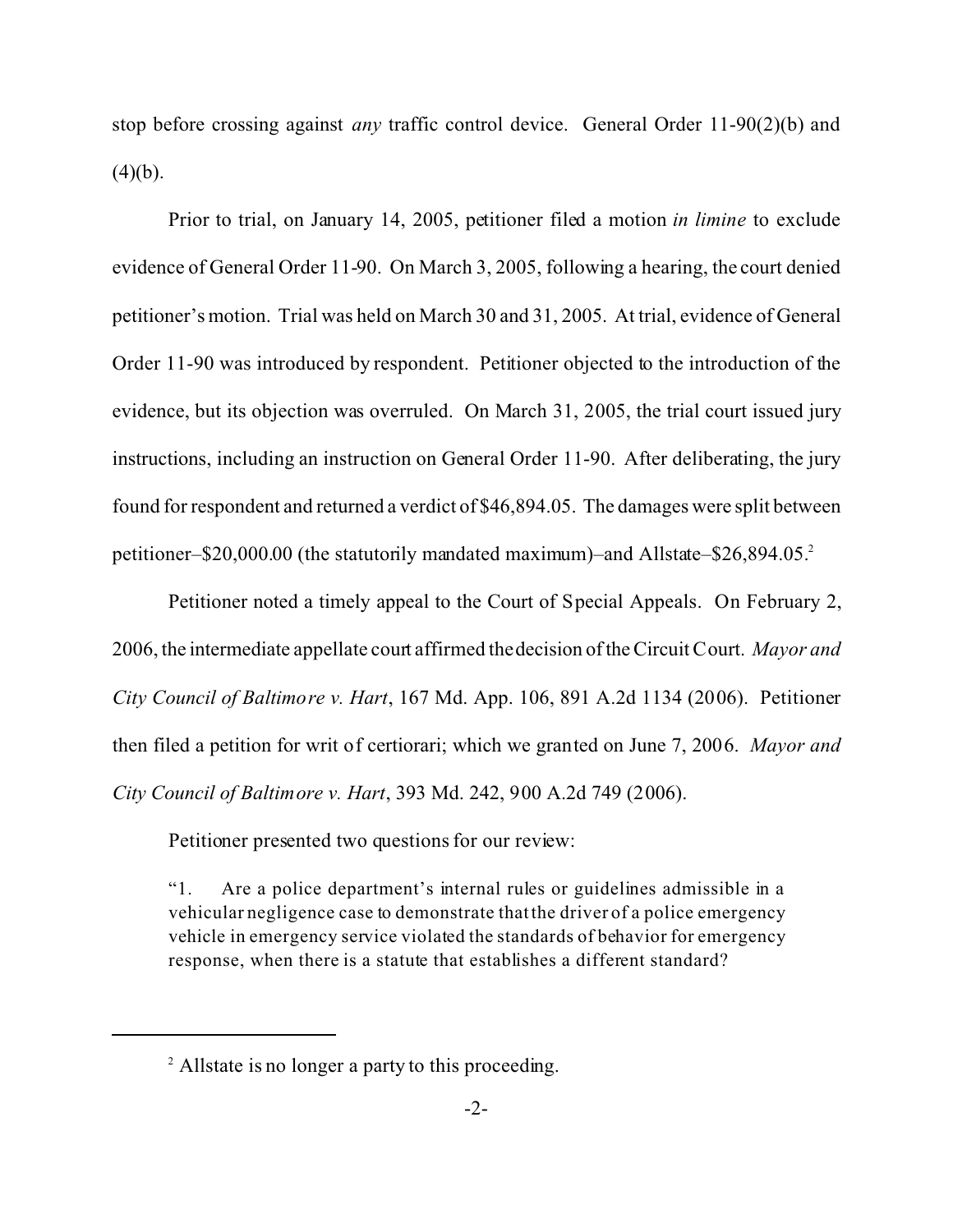"2. Did the trial court err in denying the City's motion in limine, intended to exclude evidence of police departmental guidelines at trial; in allowing the introduction of such evidence at trial; and in including a jury instruction based on that evidence?"

We hold that a police department's internal rules and guidelines are admissible in specific situations in a vehicular negligence case when they are relevant to whether an officer's conduct in that particular situation was reasonable. In the case *sub judice*, General Order 11-90 stated specifically what the conduct of a Baltimore City police officer should be when responding in an emergency mode before crossing an intersection against a red traffic signal – the officer must come to a *full* stop. General Order 11-90 was specifically relevant to the officer's conduct in the case *sub judice* and is, therefore, admissible. Violation of the General Order is not negligence *per se*, but it is relevant as to whether the officer's conduct was reasonable. Because we find the evidence admissible, the motion *in limine* was properly denied and we need not address further the introduction of the evidence at trial or the jury instruction<sup>3</sup> pertaining to the General Order.

# **I. Facts**

We adopt the facts as stated by Judge Davis, writing for the Court of Special Appeals in its decision below:

<sup>&</sup>lt;sup>3</sup> In regard to the jury instruction, the trial judge properly informed the jury of the relevance of General Order 11-90. The judge first stated that the General Order is not a statute. He then instructed that the jury "may use that order in determining whether or not the officer acted reasonably under those situations, but it in and of itself is not evidence of negligence." This instruction is in conformance with our opinion regarding the admissibility of General Order 11-90, and thus need not be separately addressed.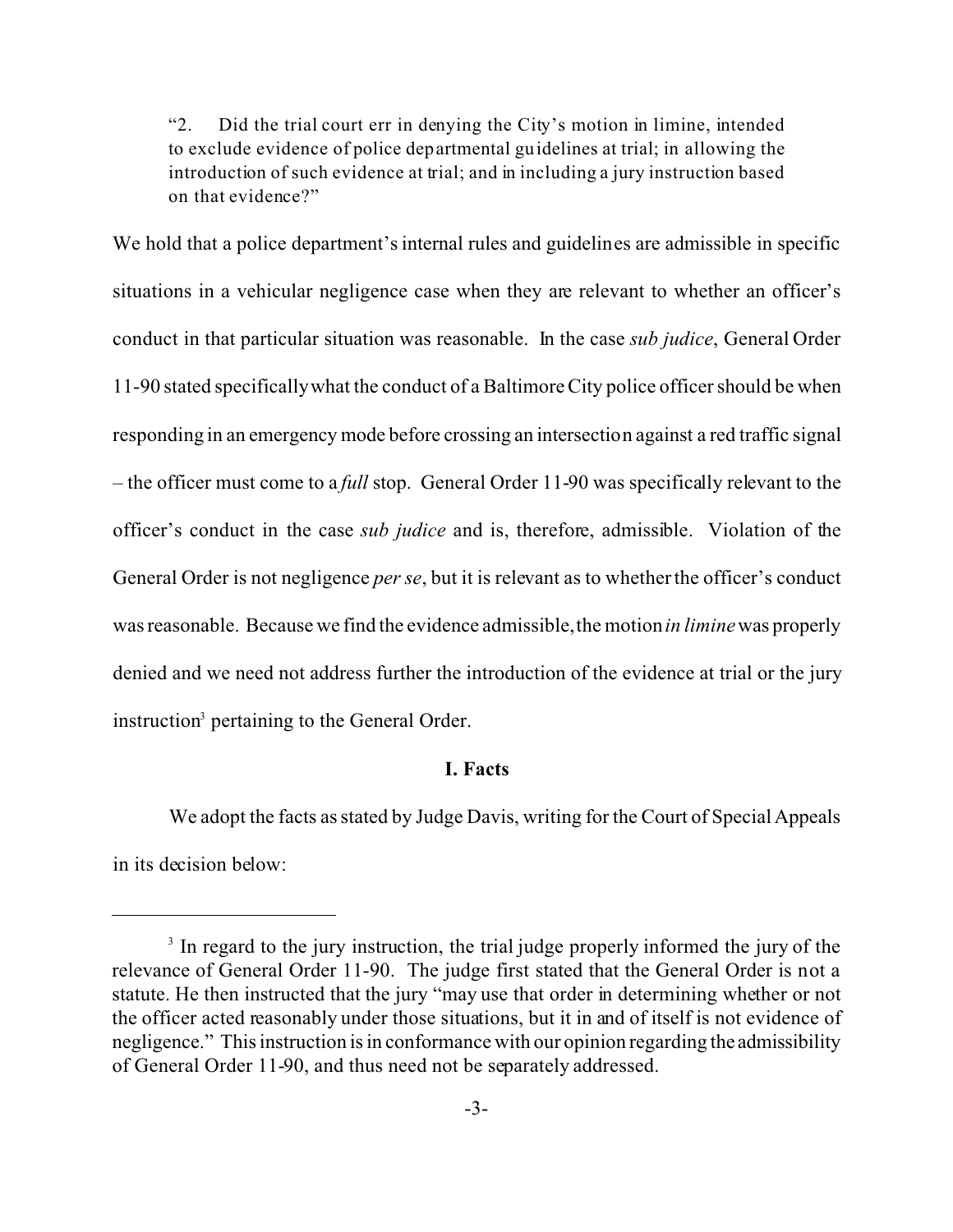"On February 16, 2002, [respondent] and Officer Mark V. Greff, a Baltimore City Police Officer, were involved in a motor vehicle collision at the intersection of Madison and Wolf[e] Streets in Baltimore City. The intersection of Madison and Wolf[e] Streets is controlled by a traffic signal. [Respondent] testified that, as he was headed westbound on Madison Street, he stopped for a traffic light at Madison Street and Washington [Street]; thereafter, [respondent] proceeded on Madison Street to the intersection of Madison and Wolf[e ]. [Respondent] stated that, as he approached the light at the intersection of Madison and Wolf[e] Streets, it turned green for westbound vehicles. He proceeded through the intersection and, at that time, his van was struck by the police cruiser, driven by Officer Greff. [Respondent's] testimony was that he never heard a police siren. He also did not see any police lights prior to entering the intersection.

"Three witnesses, other than [re spondent] and Officer Greff, testified at the hearing. Gregory Ware was in a vehicle on Wolf[e] Street, approximate ly a city block away from the a ccident, trave ling in the same direction as the officer when he witnessed the accident. Ware testified that Officer Greff had the police lights on as he approached the intersection, but he only heard the siren intermittently, describing the sound as 'the little boop, boop, boop.' Ware's signed statement from the morning of the accident indicates that Officer Greff's lights and siren were activated. Ware testified that his statement indicating that Officer Greff's siren was activated was incorrect. Ware then refused to authenticate the statement. He also stated that Officer Greff's brake lights were activated, but he did not see the Officer come to a complete stop at the intersection. Ware recalled that the traffic signal controlling the direction of the Officer was red.

"At the time of the accident, Jerry Perkins was operating a vehicle directly behind [respondent's] vehicle on Madison Street. He confirmed that, as he and [respondent] approached the intersection, the traffic signal turned green. Perkins was driving with his windows slightly open. His testimony, consistent with that of other witnesses, was that the Officer's cruiser entered the intersection and struck [respondent's] van. Perkins did not recall seeing the police vehicle emergency lights flashing or hearing the siren prior to the accident; he testified, however, that he noticed the police lights were on after the accident and he could hear a faint siren. He was not able to state, with certa inty, whether the lights were turned on prior to or following the accident.

"Officer Charles Reickel, one of the officers assigned to investigate the accident, also testified at trial, principally to introduce the statement of Gregory Ware into evidence. Officer Reickel authenticated Ware's statement, testifying that he wrote the facts contained in the statement, but Ware then read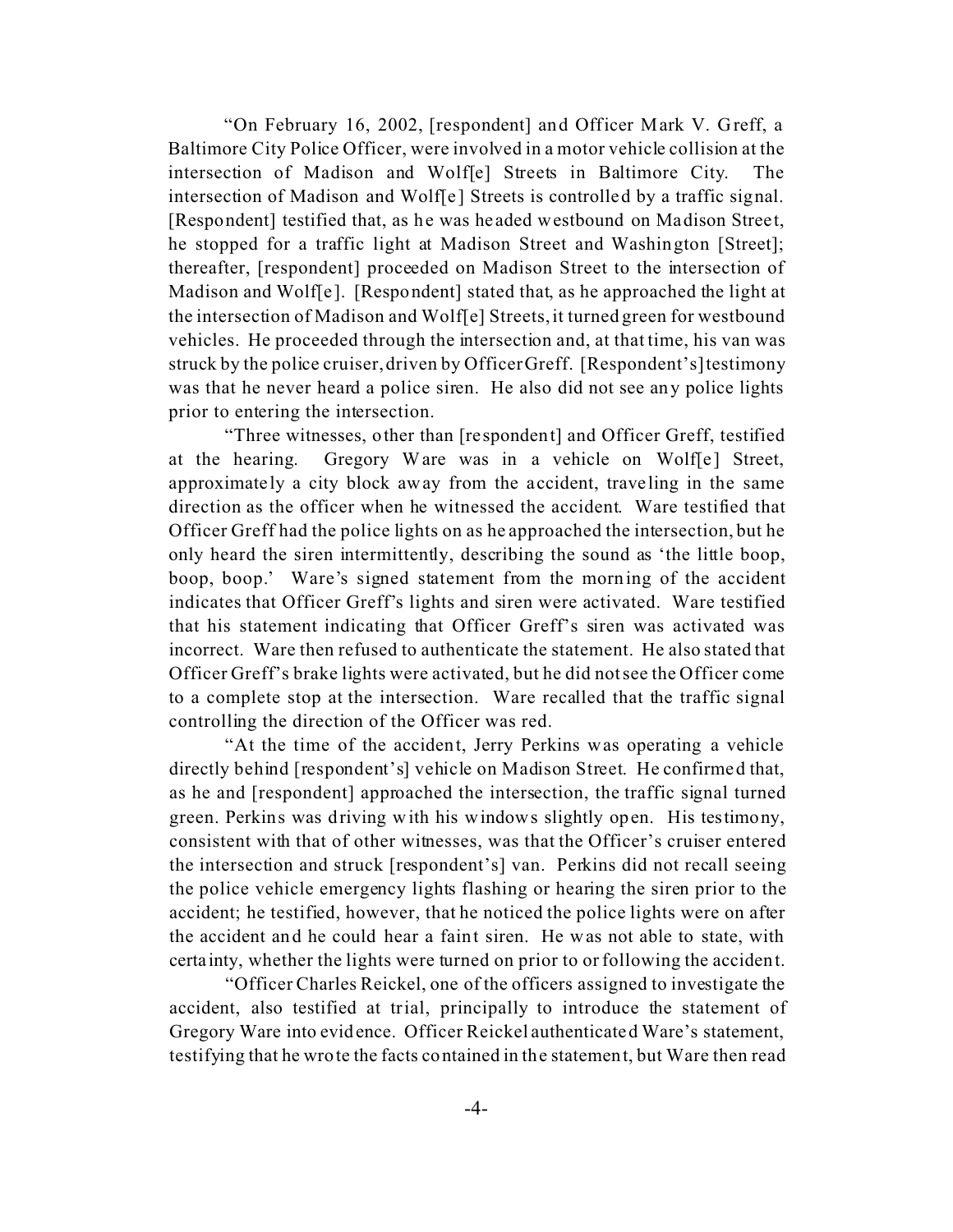and signed the statement. He further explained that, if Ware had indicated Officer Greff 'chirped' his siren, it would have been entered that way on the report. The report as written, according to Officer Reickel, reflects that the siren was on continuously.

"At the time of the accident, Officer Greff was responding to a police emergency, involving another officer struggling with a suspect on Monument Street. Officer Greff testified that he responded to the emergency with the lights and siren on. As he approached the intersection of Madison and Wolf[e] Streets, he slowed his vehicle to clear the intersection, then proceeded through the intersection once it was cleared of vehicles. He stated that he proceeded through the intersection under the impression, however mistakenly, that all vehicles including [respondent's] van had yielded to his vehicle. Officer Greff did not recall the color of the traffic signal as he approached the intersection, but testified that he was trained to slow down his vehicle at both green and red lights and clear the intersection because pedestrians do not always follow the traffic signals. When asked during direct examination if he was aware of General Order 11–90, Officer Greff stated that he was not aware of that specific General Order, but was aware that there are General Orders issued by the Commissioner. On cross–examination, Officer Greff was handed a copy of General Order 11–90, and was still not able to say whether he had ever seen it.

"On March 2, 2005, [prior to trial,] the court held a hearing on [respondent's] motion *in limine* to preclude evidence of General Order 11-90. [Petitioner], relying on *Richardson v. McGriff*, 361 Md. 437[, 762 A.2d 48] (2000), argued that Baltimore Police Department General Order 11–90 is irrelevant, and use of the General Order would a llow [respondent] to mislead the jury in its determination of whether the officer violated the relevant duty of care. Additionally, [petitioner] argue[d] that Md. Code (2002 Repl. Vol., 2005 Supp.),  $\S 21-106(b)(2)$  entitled the officer to '[p]ass a red or stop signal, a stop sign, or a yield sign, but only after slowing down as necessary for safety,' and the Baltimore City Police Commissioner cannot usurp that privilege.

. . .

"In his response to [petitioner's] motion, [respondent] argue[d] that *McGriff*, *supra*, is distinguishable; insofar as *McGriff* was a police brutality case, where the Court of Appeals precluded the use of the guidelines because they were not relevant, subject to interpretation, and required the officer to exercise his/her discretion. In the case *sub judice*, [petitioner] contends General Order 11–90 is specific, the rules articulated therein do not require the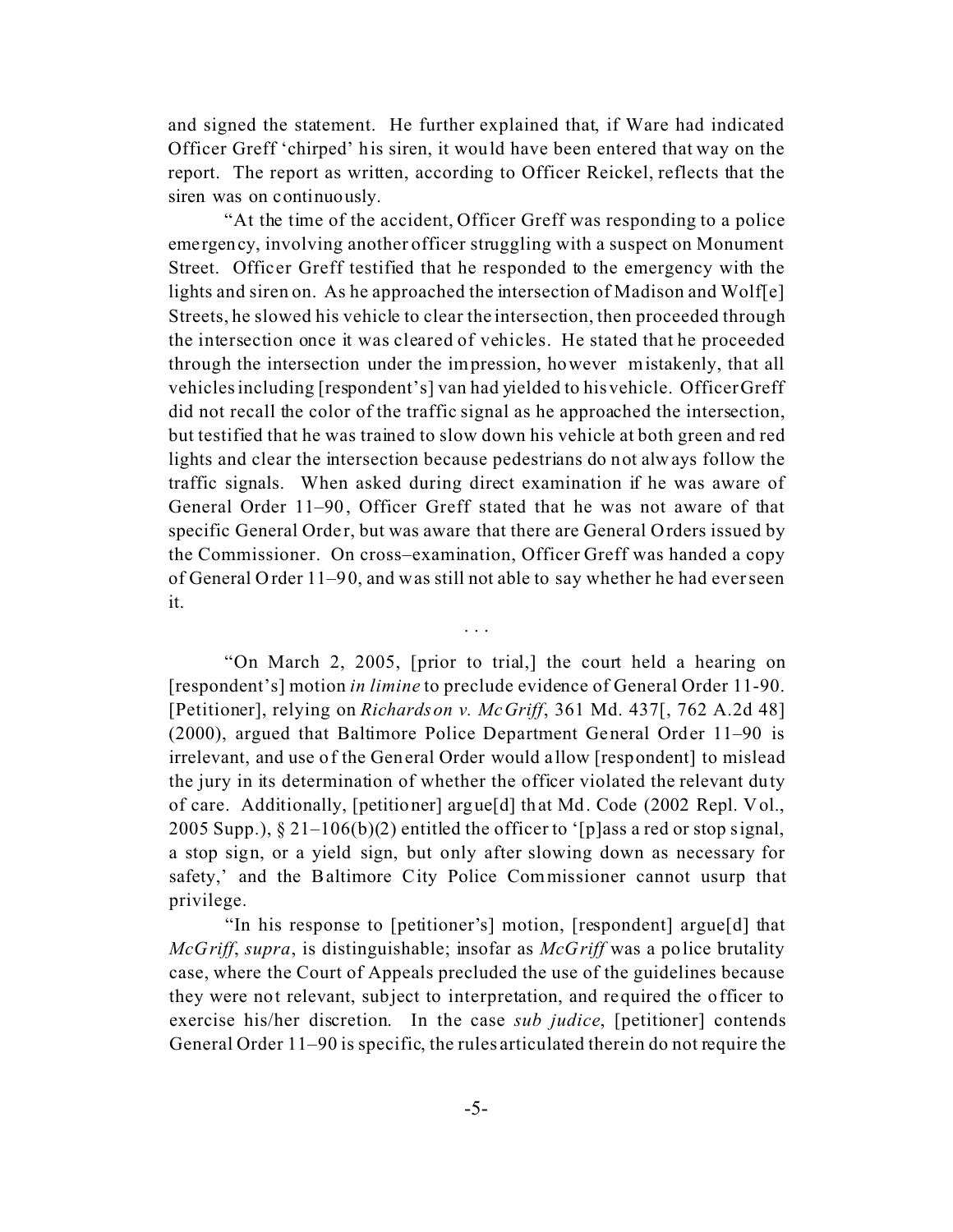exercise of discretion, and the rules are relevant to the facts of the case. [Petitioner] also argued that the police Commissioner may adopt an enhanced duty of care, officers must follow those orders, and they are subject to sanctions for not following orders.

"The court denied the motion *in limine*, stating, 'there's nothing in the rules of the game that says when a statute is more general that a local jurisdiction can't make stricter rules. They can't make more liberal rules, but they can make stricter rules, and that's what they've done here and so the motion *in limine* is denied."

*Hart*, 167 Md. App. at 110-14, 891 A.2d at 1136-38. A jury trial was held on March 30 and 31, 2005. On March 31, 2005, the jury found in favor of respondent and the court entered judgment against petitioner. Petitioner appealed to the Court of Special Appeals, which, as we have said, affirmed the Circuit Court's decision in an opinion filed on February 2, 2006.

# **II. Discussion**

The central issue in this case is whether a Baltimore City Police Department General Order, specifically General Order 11-90, which governs "Departmental Emergency Vehicle Operation," is relevant, and thus, admissible when the conduct the case is concerned about involves the operation of an emergency vehicle by a Baltimore City police officer in Baltimore City. Under the circumstances here present, we hold that the General Order is admissible for the reasons set forth *infra*.

## *General Order 11-90*

General Order 11-90 was published on November 7, 1990. It is titled "Departmental Emergency Vehicle Operation" and states in pertinent part:

### "**POLICY**

Members of this Department shall operate departmental vehicles with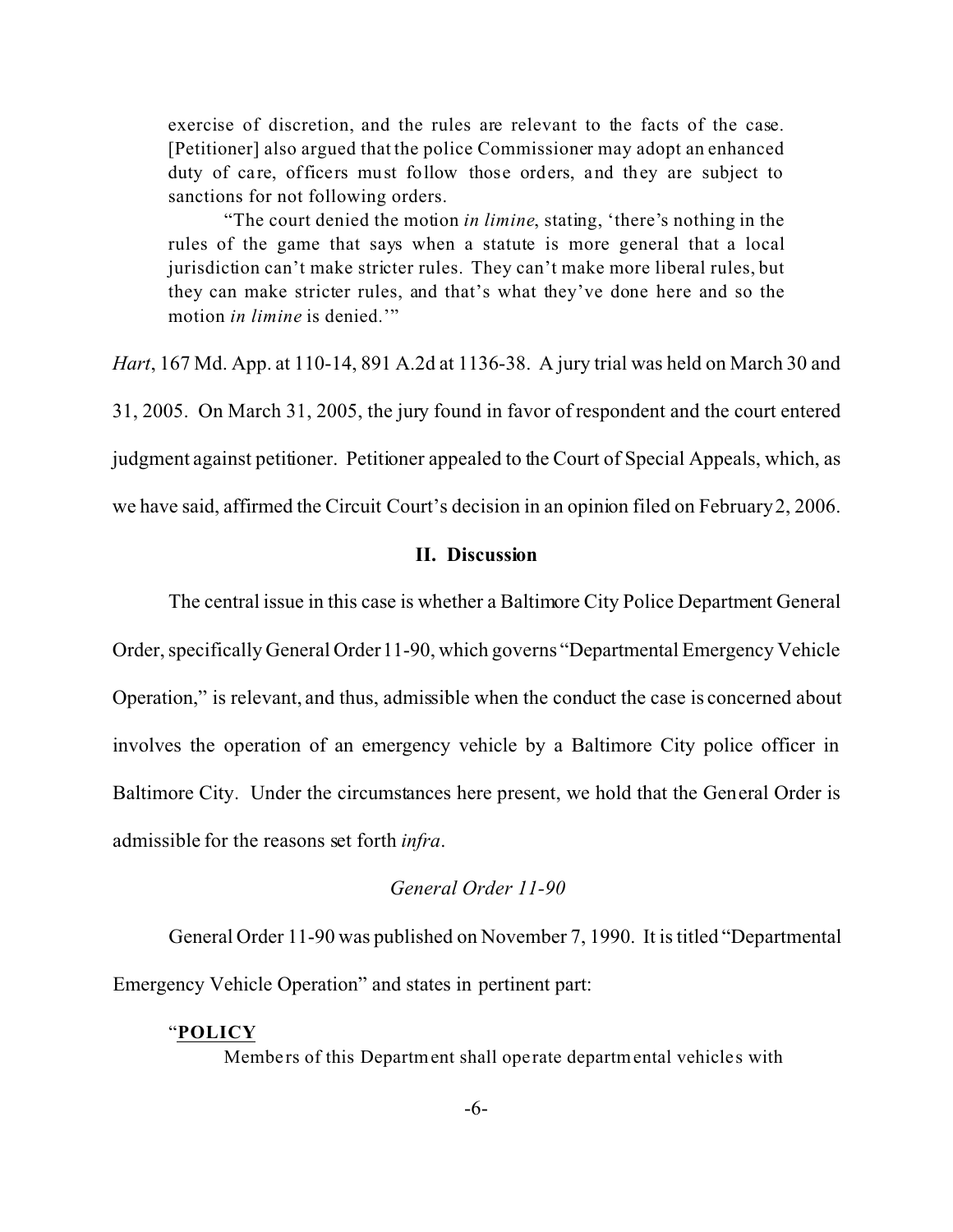utmost care and caution, comply with all traffic laws and **SHALL NOT BECOME ENGAGED IN HIGH–SPEED PURSUIT DRIVING**, except under EXIGENT circumstances. Exigent circumstances consist of:

> Instances where the officer determines that immediate action is necessary; and Insufficient time exists to resort to other alternatives; and Failure to pursue may result in grave injury or death.

The Department recognizes it is better to allow a criminal to temporarily escape apprehension than to jeopardize the safety of citizens and its officers in a high speed pursuit.

### **General**

The City of Baltimore is a highly congested urban area which necessitates driving motor vehicles in a safe manner. In order for a departmental vehicle to be considered operating in an **EMERGENCY MODE, BOTH ROOF MOUNTED EMERGENCY LIGHTS AND ELECTRIC SIREN MUST BE ACTIVATED**. . . .

. . .

. . .

. . .

#### **RESPONSIBILITIES**

2. When responding to an emergency call for service (e.g., Calls for service, either reported or on view describing incidents involving personal injury or the potential for personal injury, reported to be in progress or having just occurred), and upon activating your EMERGENCY LIGHTS AND ELECTRONIC SIREN you may:

> b. Pass a red stop signal, a stop sign, or yield sign, but only after stopping to ensure safe passage of other vehicles and pedestrians.

4. When assigned as Primary and Secondary Units for dispatched calls and responding in an emergency mode: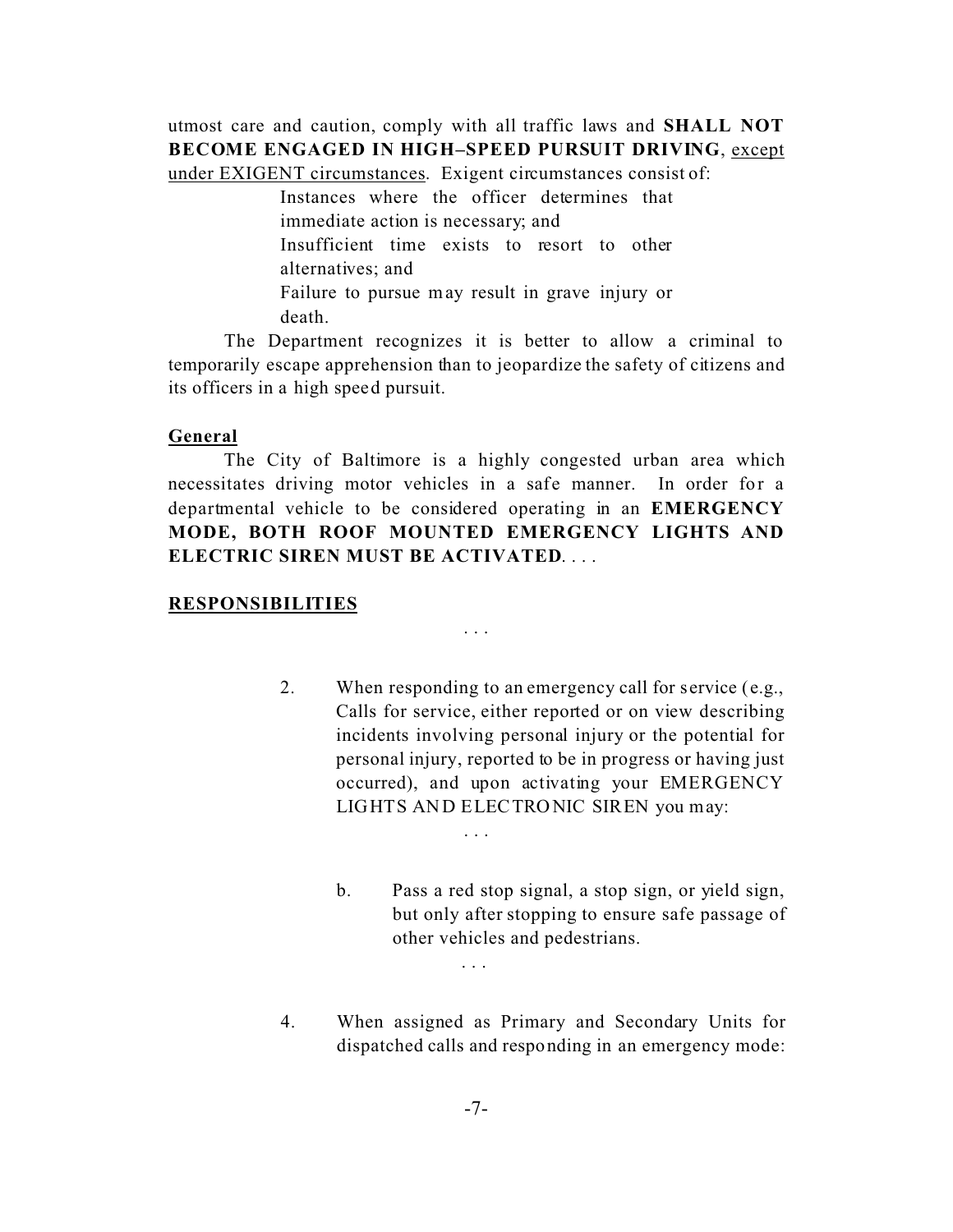- a. **SLOW DOWN AT ALL INTERSECTIONS**, ensure the intersection is safe to enter and then proc eed c autiously.
- b. When crossing against any traffic control device, **BRING YOUR VEHICLE TO A FULL STOP** and ensure the intersection is safe to enter before proceeding.
- c. Ensure that your **VEHICLE SPEED IS BOTH SAFE AND REASONABLE** under the prevailing roadway and environmental conditions.

**NOTE**: As an operator of an emergency vehicle you are charged with the duty to drive with due regard for the safety of all persons. (See Transportation Article, Section 21-106d).

### **COMMUNICATION OF DIRECTIVE**

Commanding officers and supervisors shall communicate the contents of this directive to their subordinates and ensure compliance. This directive is effective on the date of publication."

. . .

General Order 11-90. The bolding and underlining is present in the original text of the

General Order, providing extra emphasis.

Baltimore City Police Department General Orders are created and issued by the

Baltimore City Police Commissioner pursuant to authority granted by the Code of Public

Local Laws of Baltimore City. Specifically, Code of Public Local Laws of Baltimore City,

§ 16-7 vests the Baltimore City Police Commissioner with authority. *Hart*, 167 Md. App.

at 114, 891 A.2d at 1138; *see also Beca v. City of Baltimore*, 279 Md. 177, 180-81, 367

A.2d 478, 480 (1977); *Biscoe v. Baltimore City Police Dep't*, 96 Md. App. 1, 7, 623 A.2d

666, 670 (1993). Code of Public Local Laws of Baltimore City, § 16-7 states in pertinent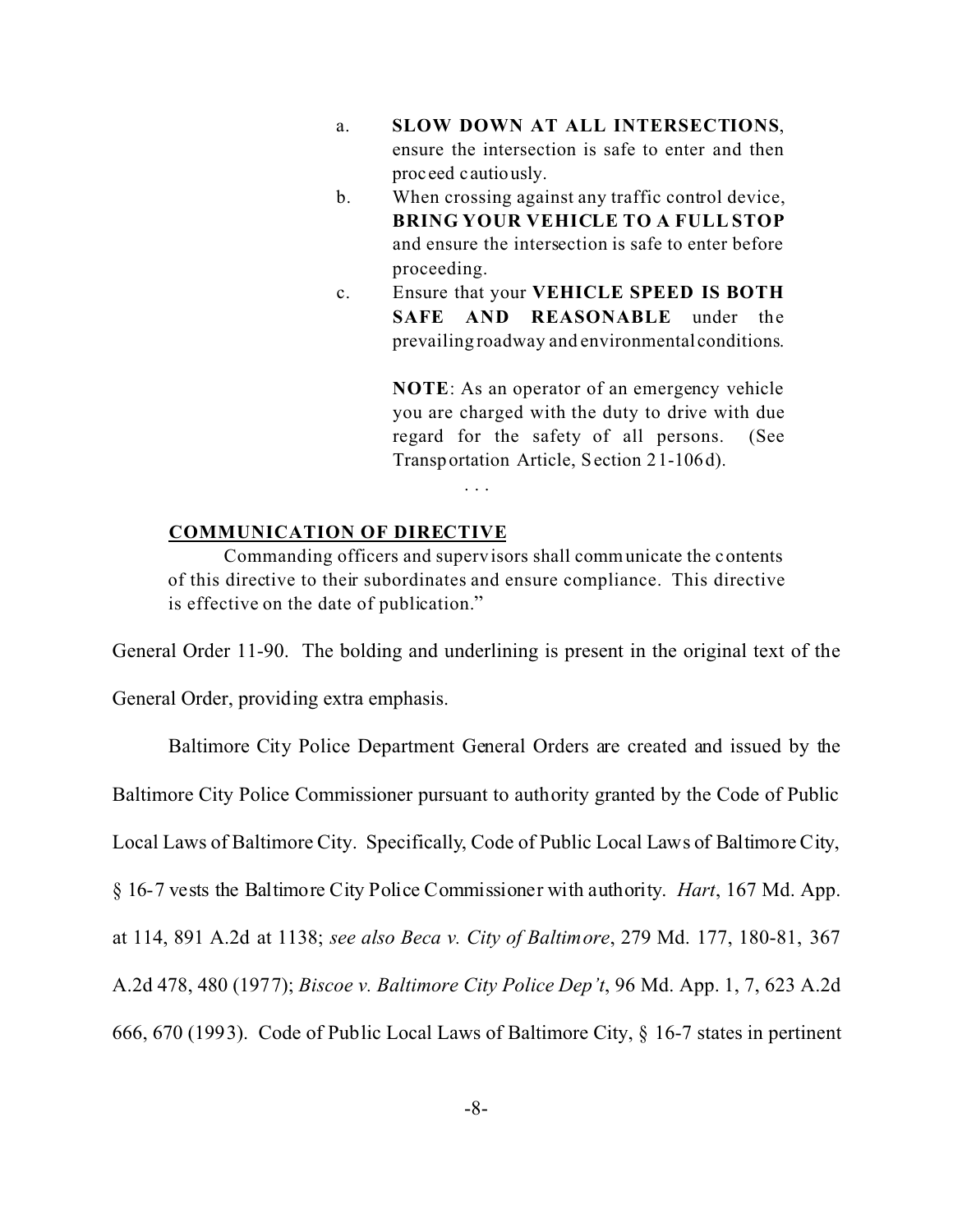part:

"In directing and supervising the operations and affairs of the Department, the Commissioner shall . . . , be vested with all the powers, rights and privileges attending the responsibility of management, and may exercise the same, where appropriate, by rule, regulation, order or other departmental directive which shall be binding on all members of the Department when duly promulgated.

. . .

The authority herein vested in the Police Commissioner shall specifically include, but not be limited to, the following:

. . .

. . .

(8) To regulate attendance, conduct[]training,discipline and procedure for all members of the Department and to make all other rules, regulations and orders as may be necessary for the good government of the Department and its members.

(14) To suspend, amend, rescind, abrogate or cancel any rule, regulation, order or other department directive adopted by him or by any former Police Commissioner and to adopt all other reasonable rules, regulations and orders as he may deem necessary to enable the Department effectively to discharge the duties imposed upon it by this subtitle."

It is evident that the Baltimore City Police Commissioner enacted General Order 11-90

pursuant to his express authority to adopt General Orders. The General Order at issue here

became effective on November 7, 1990, and applies to all members of the Baltimore City

Police Department (i.e., the police officer in the case *sub judice*) when on duty.

### *Relevancy*

Petitioner argues that General Order 11-90 is not relevant and any evidence of the

order should have been excluded from the trial. Petitioner bases this argument upon the

existence of a Maryland statute which governs some of the same conduct – Maryland Code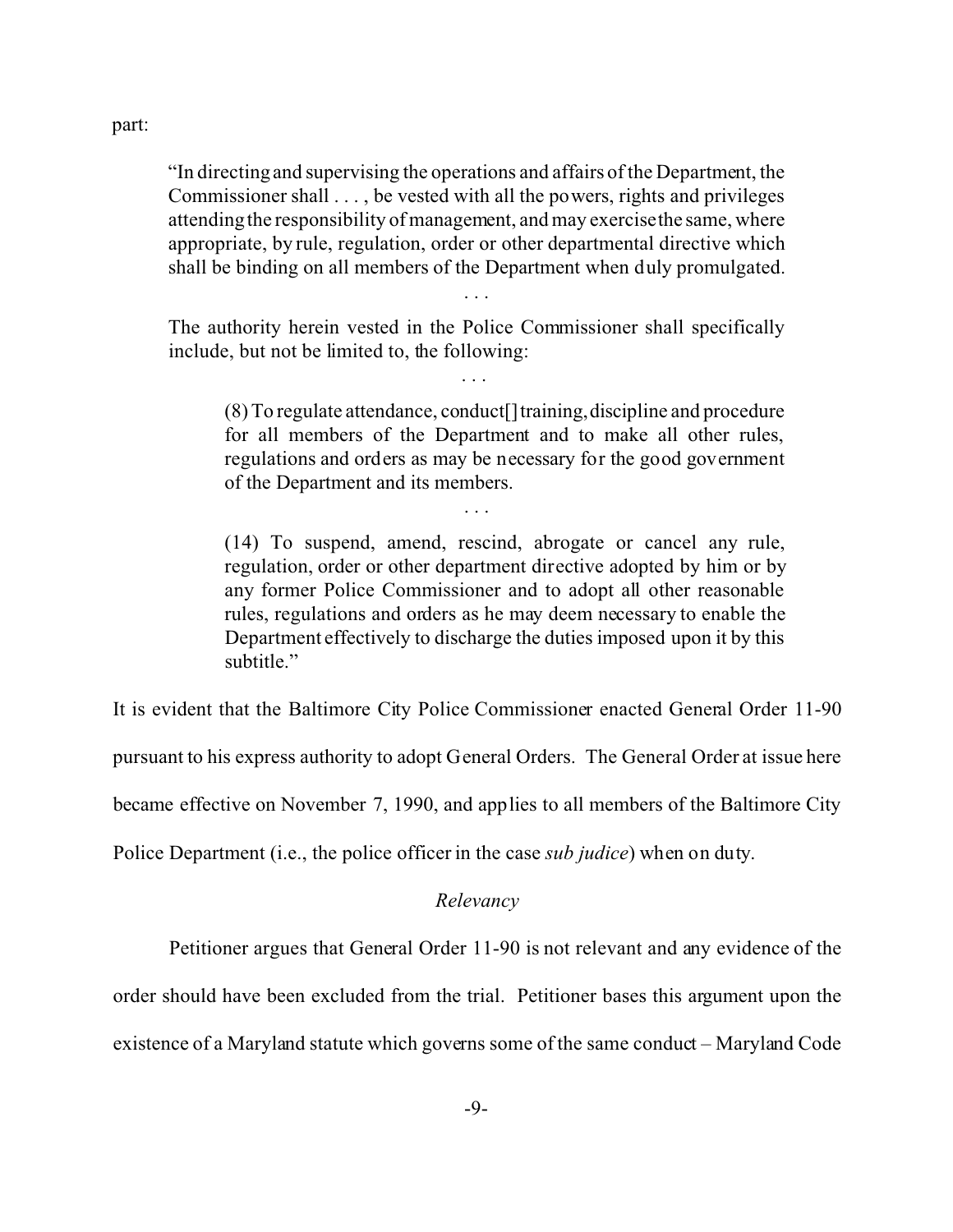(1977, 2006 Repl. Vol.), § 21-106 of the Transportation Article. Section 21-106 of the

Transportation Article states, in pertinent part:

"(a) *Circumstances for which privileges granted*. — Subject to the conditions stated in this section, the driver of an emergency vehicle registered in any state may exercise the privileges set forth in this section while:

(1) Responding to an emergency call;

(2) Pursuing a violator or suspected violator of the law; or

(3) Responding to, but not while returning from, a fire alarm.

(b) *Enumeration of privileges*. — Under the circumstances stated in subsection (a) of this section, the driver of an emergency vehicle may:

. . .

 (2) Pass a red or stop signal, a stop sign, or a yield sign, but only after slowing down as necessary for safety; . . .

. . .

(d) *Driver not relieved from duty of care*. — This section does not relieve the driver of an emergency vehicle from the duty to drive with due regard for the safety of all persons."

Both § 21-106 of the Transportation Article and General Order 11-90 govern the operation of Baltimore City police emergency vehicles when responding to an emergency call within the City of Baltimore. It is evident that  $\S 21-106$  is less stringent in its requirements than General Order 11-90. Section 21-106 provides that, when responding to an emergency call, the driver may pass a red or stop signal, but only after slowing down.  $\S 21-106(b)(2)$  of the Transportation Article. General Order 11-90 provides that when responding to an emergency call for service the driver may pass through an intersection against a red stop signal, but only after stopping and, additionally, that when assigned as primary or secondary unit for dispatched calls and responding in an emergency mode, when crossing against any traffic control device, the driver must bring the vehicle to a *full* stop before crossing.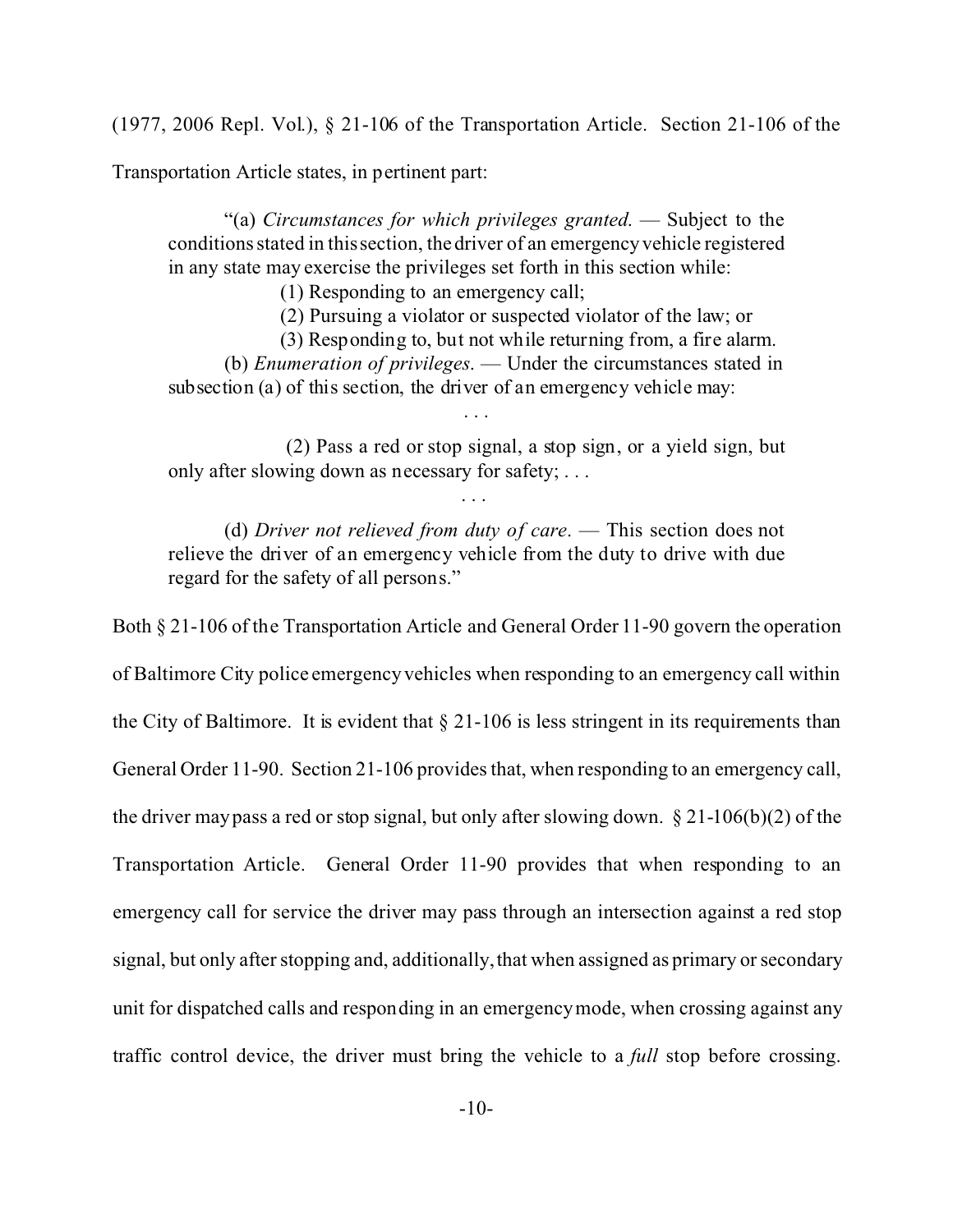General Order 11-90(2)(b) and (4)(b). Petitioner contends that  $\S$  21-106 of the Transportation Article preempts General Order 11-90 and thus, evidence of the General Order should not have been permitted at trial. Under the circumstances of the case *sub judice*, we disagree.

The fact that the General Assembly has enacted  $\S$  21-106 of the Transportation Article, governing the operation of emergency vehicles throughout the State, does not prohibit the Baltimore City Police Department Commissioner, as duly authorized by the Code of Public Local Laws of Baltimore City, from promulgating regulations and guidelines which enact additional requirements for the operation of emergency vehicles by Baltimore City police officers within Baltimore City, so long as the additional provisions do not allow conduct the State statute prohibits. General Order 11-90 is not preempted by  $\S$  21-106 of the Transportation Article. When both a State law and a local regulation govern the same subject matter, Maryland, generally, follows the "concurrent power" rule. *Mayor and City Council of Baltimore v. Sitnick*, 254 Md. 303, 255 A.2d 376 (1969); *see also* J. Scott Smith, *State and Local Legislative Powers: An Analysis of the Conflict and Preemption Doctrines in Maryland*, 8 U. Balt. L. Rev. 300 (1979); M. Peter Moser, *County Home Rule – Sharing the State's Legislative Power with Maryland Counties*, 28 Md. L. Rev. 327 (Fall 1968).

In *Sitnick*, the Court addressed whether a minimum wage law enacted by the City Council of Baltimore, which established a higher minimum wage than the State law, would be allowed to co-exist with the State law. The Court found that: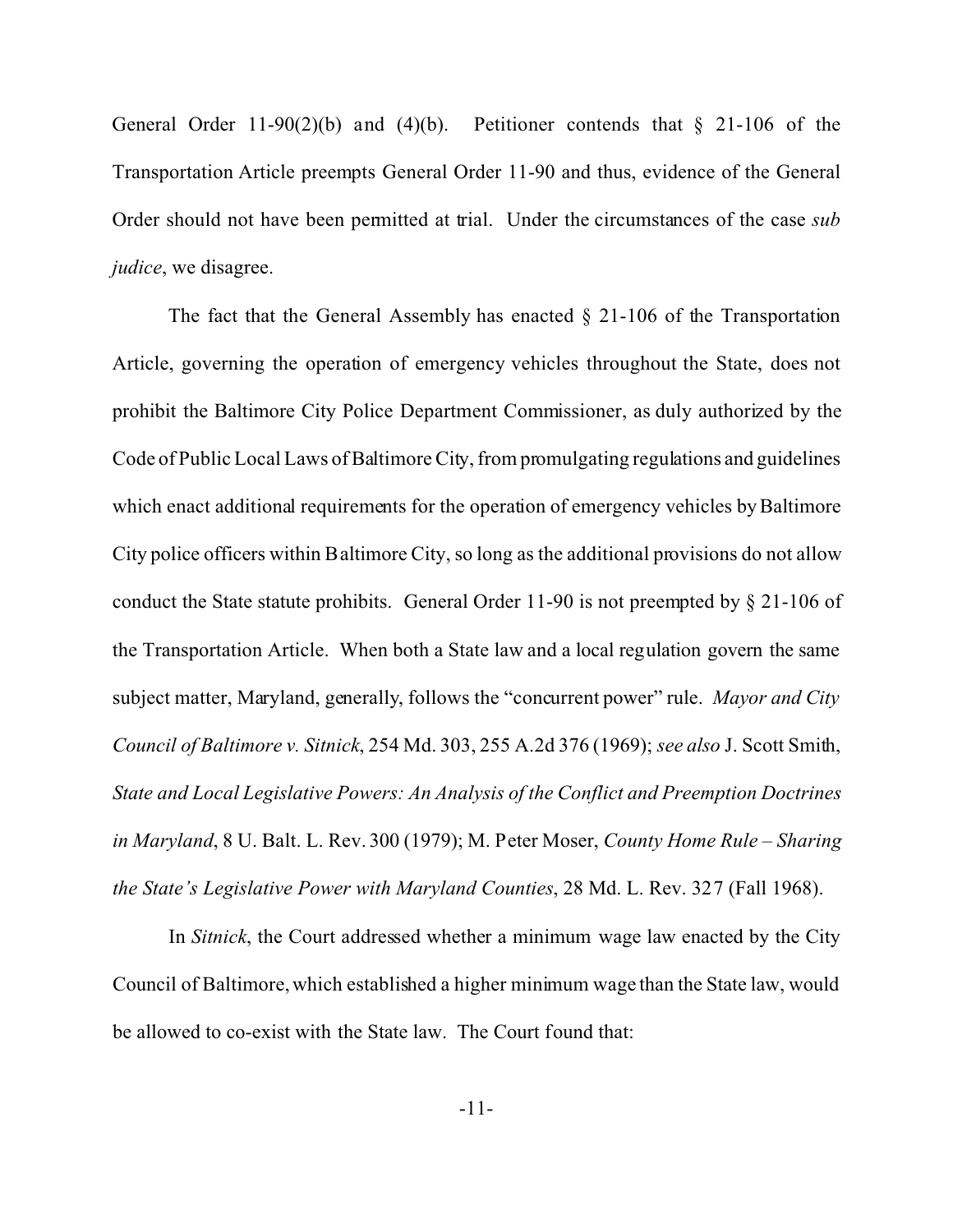"In the instant case we are of the opinion that the City law neither conflicts nor is inharmonious with the provisions of the State law, nor conflicts with any intention of the Legislature to reserve to itself the exclusive right to legislate on the entire subject matter, as we shall discuss in this opinion; therefore, the only theory by which the City law would be a nullity or invalid, is on the premise that the presence of the State in this field of regulation amounts to a pre-emption of the field by occupation, with the resulting ouster of local power to legislate."

*Id*. at 311, 255 A.2d at 379. In analyzing this issue, the Court looked to *Rossberg v. State*,

111 Md. 394, 74 A. 581 (1909), "[t]he landmark case in this area, concerning the construction to be followed when there is an overlapping of state and local enactments dealing with the same subject matter." *Sitnick*, 254 Md. at 312, 255 A.2d at 380. In *Rossberg*, the Court dealt with a Baltimore City ordinance which provided more severe penalties for the sale and use of cocaine than the State law. The Court found that the ordinance and State law did not conflict and that municipal authorities have concurrent power. *Id*. at 410-17, 74 A. at 582-84. The *Sitnick* Court concluded that:

"A distillation of the opinions we have cited  $[4]$  leaves the residual thought that a political subdivision may not prohibit what the State by general public law has permitted, but it may prohibit what the State has not expressly permitted. Stated another way, unless a general public law contains an express denial of the right to act by local authority, the State's prohibition of certain activity in a field does not impliedly guarantee that all other activity shall be free from local regulation and in such a situation the same field may thus be opened to supplemental local regulation."

<sup>4</sup> *American Nat'l Bldg. & Loan Ass'n v. Mayor and City Council of Baltimore*, 245 Md. 23, 224 A.2d 883 (1966); *Mayor and City Council of Baltimore v. Stuyvesant Ins. Co.*, 226 Md. 379, 174 A.2d 153 (1961); *Herman v. Mayor and City Council of Baltimore*, 189 Md. 191, 55 A.2d 491 (1947); *Eastern Tar Products Corp. v. State Tax Comm'n*, 176 Md. 290, 4 A.2d 462 (1939); *Billig v. State*, 157 Md. 185, 145 A. 492 (1929).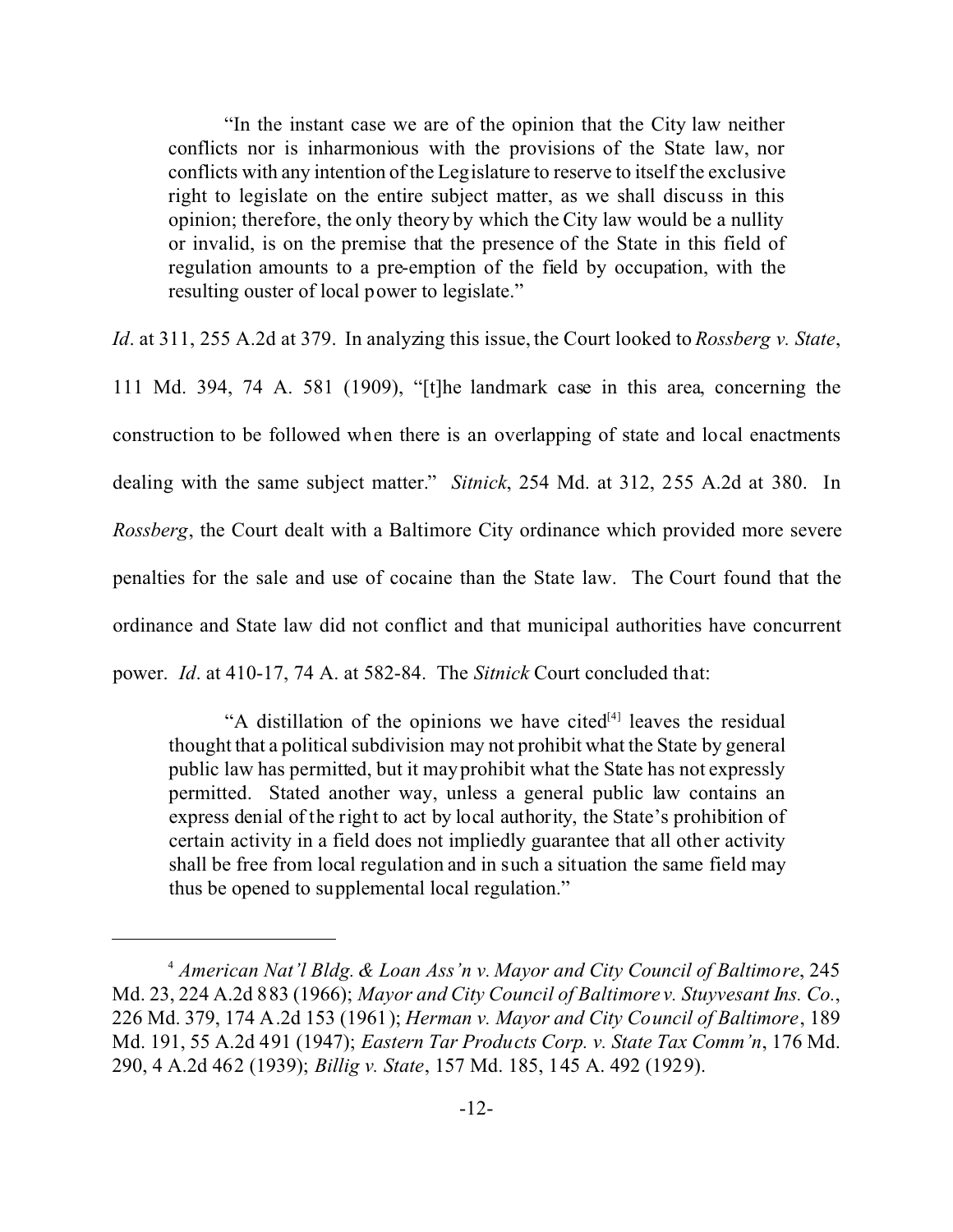### 254 Md. at 317, 255 A.2d at 382.

Addressing the application of *Rossberg* to these issues, Mr. Smith stated in his

## Comment that:

"While subsequent cases decided under the *Rossberg* conflict rule may appear to be incongruous, there is harmony in the court's decisions. An analysis of the conflict rule reveals that there may be two tests, which employ different analytical techniques, to determine whether a conflict exists between a public general law and a local law. These tests may be labeled as the verbal test and the functional test.

"An analysis using the verbal test focuses on the terms and coverage of the disputed laws; under the functional test the analysis focuses on the functional impact of the local law upon the public general law's operation and purposes. Under the verbal test, if the language or provisions of the local law prohibit conduct permitted by the public general law, or if the local law permits conduct prohibited by the language or provisions of the public general law, then a verbal conflict exists and the local law is invalid. For example, in *Heubeck v. City of Baltimore*[, 205 Md. 203, 107 A.2d 99 (1954)], a municipal ordinance prohibited landlords under certain circumstances from evicting tenants upon the expiration of their leases. A public general law, however, provided for the eviction of tenants holding over at the expiration of their terms. Since the local law prohibited conduct, the eviction of holdover tenants, which the public general law permitted, it was in verbal conflict and consequently invalid.

"Unlike the analytical techniques employed under the verbal test, determination of conflict under the functional test requires an analysis of the public general law's function or purpose. If the local law is in furtherance of the public general law's function, then the local law is valid without regard to any verbal conflict. The first case illustrating a functional application of the *Rossberg* conflict rule was *State v. Brown*[, 142 Md. 27, 119 A. 684 (1922)]. In *Brown*, a public general law required all motor vehicles to yield the right of way to other vehicles approaching from the right. A local ordinance, however, exempted vehicles such as ambulances from this requirement. Application of the verbal test would have invalidated the ordinance since it permitted an act, the failure to yield the right of way, which the public general law prohibited. The functional test, on the other hand, explains the court's decision to uphold the local law. Presumably, the purpose or function of the public general law was to promote traffic safety. The local law did not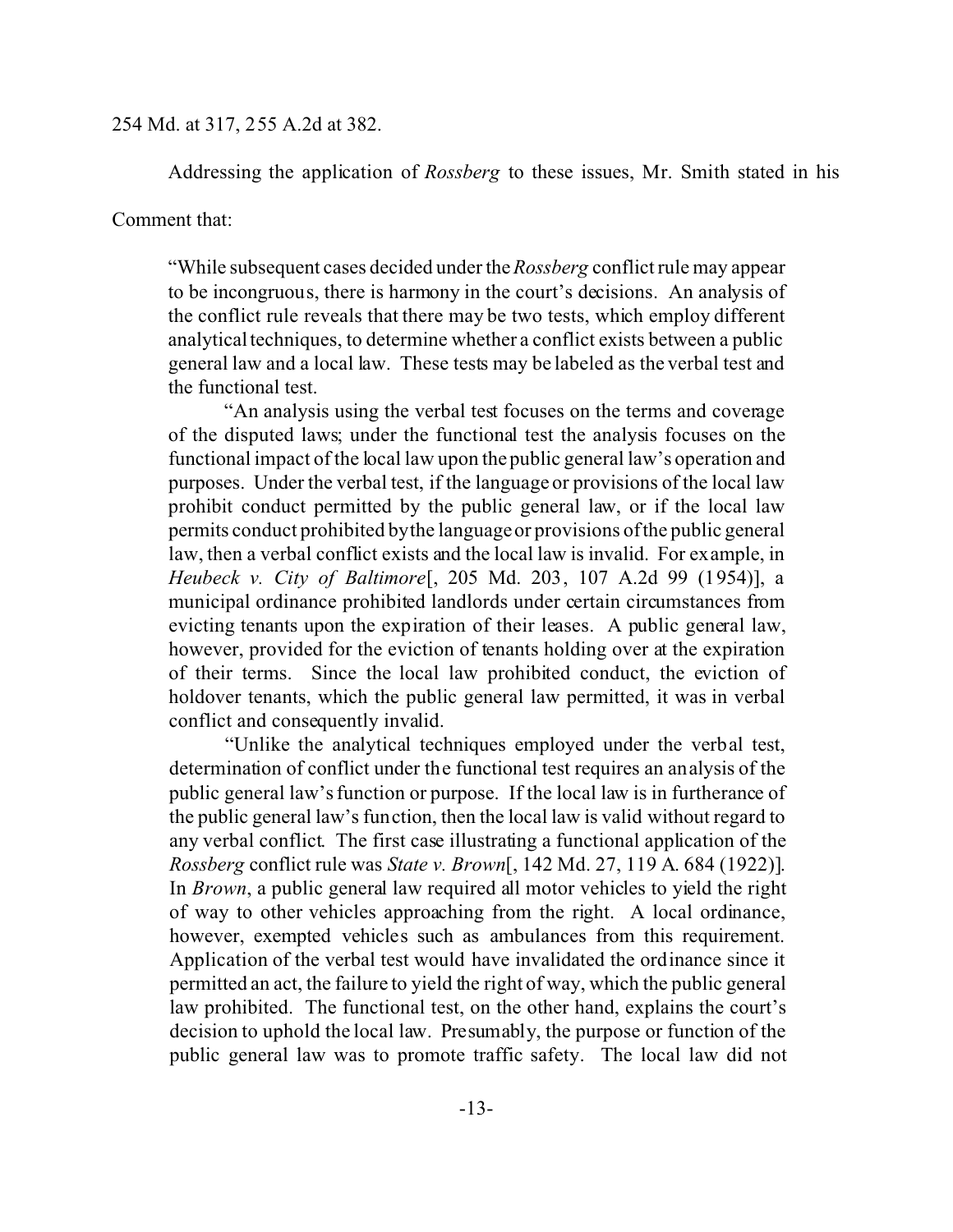counter this function; in fact, it furthered the function of the public general law by exempting only emergency vehicles, which necessarily require the right of way.

"Perhaps the clearest illustration of the functional test taking priority over the verbal test under the conflict rule is *City of Baltimore v. Sitnick*."

J. Scott Smith, *State and Local Legislative Powers: An Analysis of the Conflict and*

*Preemption Doctrines in Maryland*, 8 U. Balt. L. Rev. at 308-09 (footnotes omitted).

In the case *sub judice*, we find ourselves presented with a situation similar to that of *Brown* and *Sitnick*. The function of § 21-106 of the Transportation Article is, presumably, to help facilitate the safe operation of emergency vehicles. General Order 11-90 simply provides for, arguably, a higher safety standard. The reasoning for this is evident from General Order 11-90 itself, which states: "The City of Baltimore is a highly congested urban area which necessitates driving motor vehicles in a safe manner." General Order 11-90 neither conflicts nor is inharmonious with § 21-106 of the Transportation Article. Additionally, there is no express provision in the Maryland Code showing that the General Assembly wants to restrict all such regulation of the operation of emergency vehicles to itself. Therefore, the City Council of Baltimore, through its delegation of power to the Baltimore City Police Commissioner, may supplement such regulations.

Petitioner argues that General Orders enacted by the Baltimore City Police Commissioner are distinguishable from actual ordinances enacted by Baltimore City as a municipal corporation. It is petitioner's contention that General Orders are not created pursuant to a legislative power, as were the ordinances at issue in *Rossberg*, *Brown*, and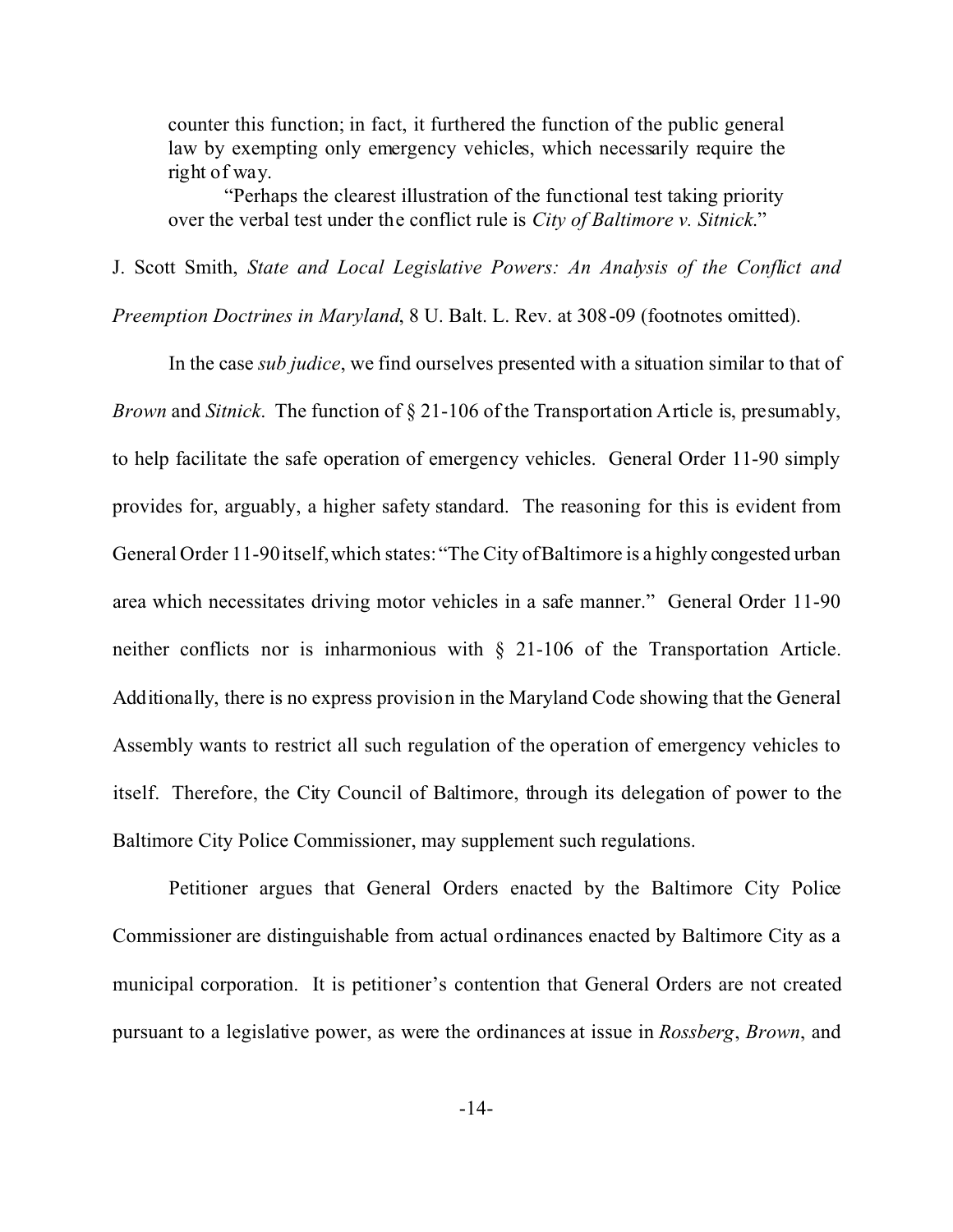*Sitnick*. In particular, petitioner points to the fact that the Code of Public Local Laws of Baltimore City, § 16-7 provides that the Commissioner may "suspend, amend, rescind, abrogate or cancel any rule, regulation, order or other department directive adopted by him or by any former Police Commissioner." Petitioner argues that this susceptibility to change without notice renders General Orders inapplicable to analysis under the concurrent power theory explicated in *Rossberg* and *Sitnick*. We disagree. While a Baltimore City Police Department General Order is not a "law" *per se*, it is a provision duly promulgated by the Baltimore City Police Commissioner, pursuant to powers authorized by Code of Public Local Laws of Baltimore City, § 16-7. The Code of Public Local Laws of Baltimore City specifically provides for the use by the Commissioner of General Orders.

With this issue addressed, we turn to the relevance of General Order 11-90 in respect to the reasonableness of Officer Greff's conduct in the case *sub judice*. This case arises out of a simple negligence claim. Chief Judge Bell, writing for the Court in *Brown v. Dermer*, 357 Md. 344, 744 A.2d 47 (2000), discussed the standards by which we analyze negligence claims:

"Negligence is 'any conduct, except conduct recklessly disregardful of an interest of others, which falls below the standard established by law for protection of othe rs against unrea sonable risk of harm.' *Holler v. Lowery*, 175 Md. 149, 157, 200 A. 353, 357 (1938), quoting *Restatement of Torts* A.L.I. § 282. *See* William L. Prosser, *Handbook of The Law of Torts* § 43, at 250 (4th ed. 1971). It does not exist apart from the facts and circumstances upon which it is predic ated, *Baltimore, C. & A. R. Co. v. Turner*, 152 Md. 216, 228, 136 A. 609, 614 (1927); *Dickey v. Hochschild, Kohn & Co.*, 157 Md. 448, 450, 146 A. 282, 283, (1929); *Schell v. United Rys. & Elec. Co.*, 144 Md. 527, 531, 125 A. 158, 159 (1924), necessarily involves the breach of some duty owed by a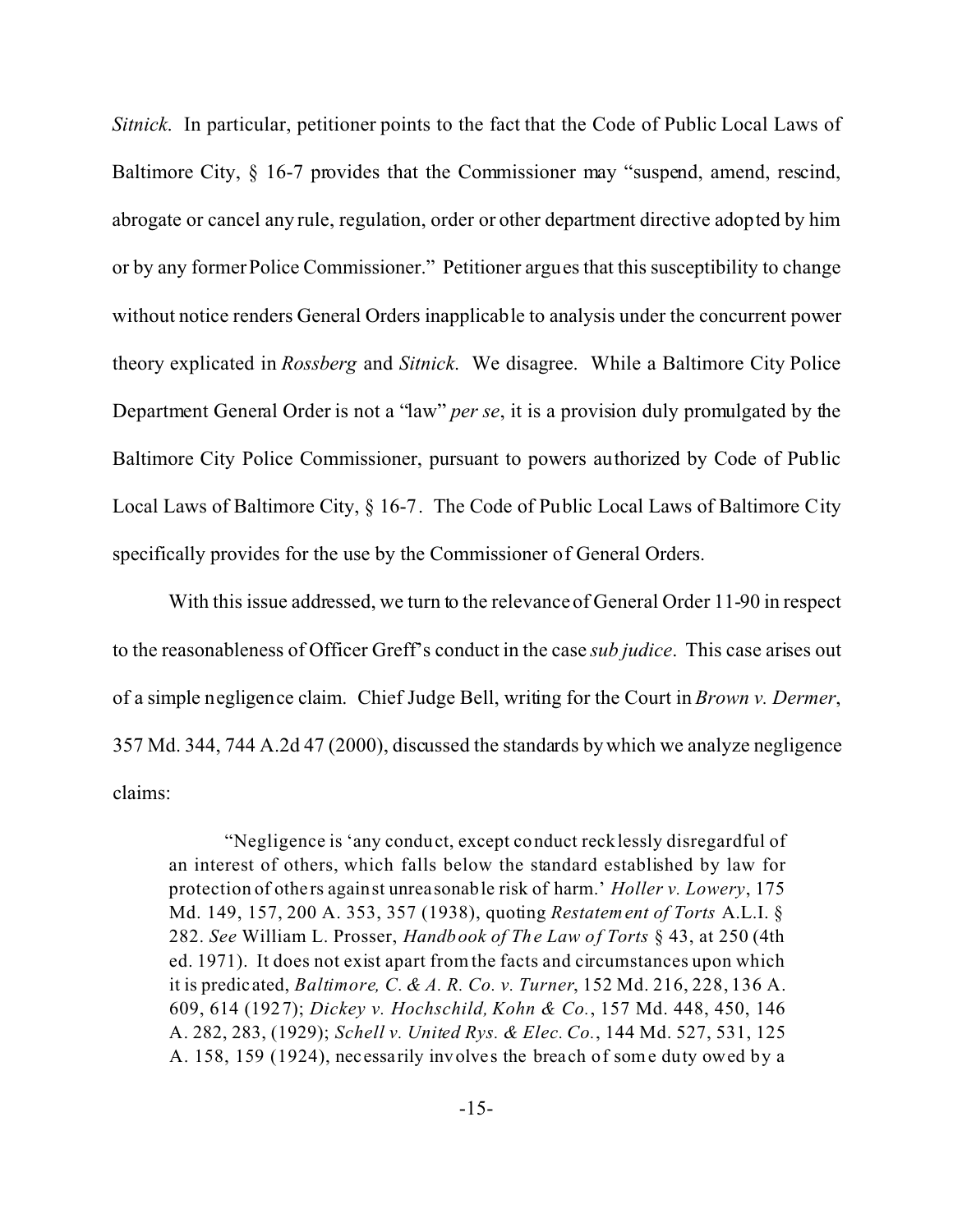defendant to the plaintiff, *Philadelphia, W. & B. R. Co. v. Kerr*, 25 Md. 521, 530 (1866), and is inconsistent with the exercise of ordinary care. *Paramount Development Corp. v. Hunter*, 249 Md. 188, 193, 238 A.2d 869, 871 (1968); *Brown v. Ellis*, 236 Md. 487, 497, 204 A.2d 526, 530-31 (1964). In order to establish a cause of action for negligence, the plaintiffs must prove the following elements: (1) that the defendant was under a duty to protect the plaintiff from injury, (2) that the defendant breached that duty, (3) that the plaintiff suffered actual injury or loss, and (4) that the loss or injury proximate ly resulted from the defendant's breach of the duty. *Richwind [Joint Venture 4 v. Brunson]*, 335 Md. [661,] 670, 645 A.2d [1147,] 1151 [(1994)](citations omitted). *See [Hartford Ins. Co. v. ]Manor Inn*, 335 Md. [135,] 147-48, 642 A.2d [219,] 225; *Southland Corp. v. Griffith*, 332 Md. 704, 712-13, 633 A.2d 84, 88 (1993).

"A duty may be, and often, is prescribed by statute. *See e.g., Schweitzer v. Brewer*, 280 Md. 430, 440-41, 374 A.2d 347, 353 (1977). Where that is the case, the courts will defer to the legislative determination:

. . .

'The general rule regarding the standard of conduct applied under our decisions to measure . . . negligence does not supersede a prescription of conduct by the legislature. As we have indicated, what governs is the legislature's intention . . . not necessarily what a "reasonably prudent" person would do under such circumstances. We said in *Md. Medical Service v. Carver*, 238 Md. 466, 478, 209 A.2d 582, 588 (1965):

> "If the legislative intent is expressed in clear and unambiguous language, this will be carried into effect by this Court even if this Court might be of the opinion that the policy of the legislation is unwise, or even harsh or unjust, if no constitutional guarantees are impaired by the legislation."

*Id*. at 439-40, 374 A.2d at 353.

"It is well-settled that the violation of a statute may furnish evidence of negligence. *Richwind*, 335 Md. at 670-71, 645 A.2d at 1151-52; *Manor Inn*, 335 Md. at 155, 642 A.2d at 229; *Atlantic Mutual v. Kenney*, 323 Md. 116, 124, 591 A.2d 507, 510 (1991); *Aravanis v. Eisenberg*, 237 Md. 242, 259-60, 206 A.2d 148, 158 (1965). But the mere violation of a statute will not sustain an action for damages unless the violation is the proximate cause of the injury. Proxima te cause is established by determining whether the plaintiff is within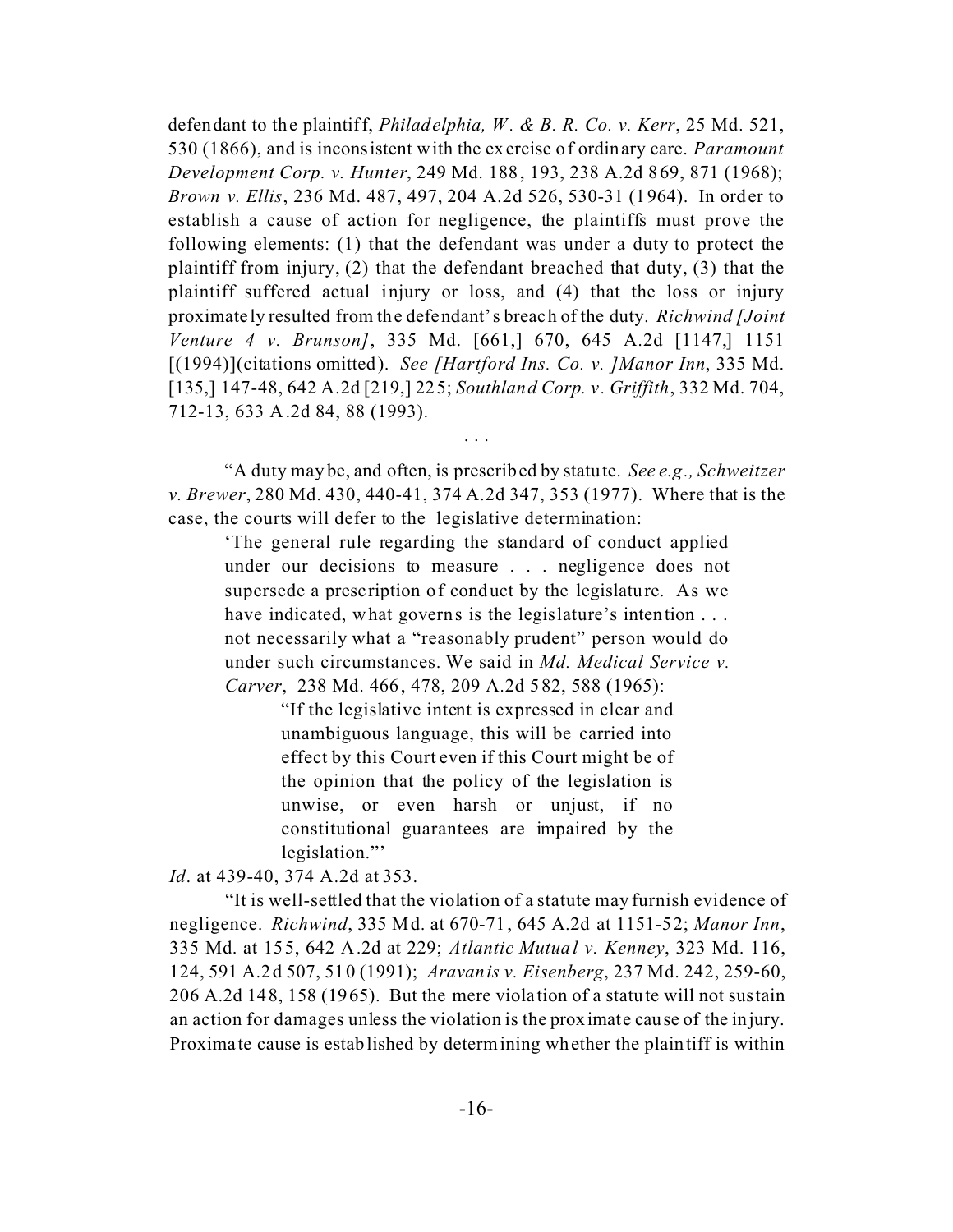the class of persons sought to be protected, and the harm suffered is of a kind which the drafters intended the statute to prevent. *Manor Inn*, 335 Md. at 156, 642 A.2d at 229; *Peterson v. Underwood*, 258 Md. 9, 15, 264 A.2d. 851, 854 (1970); *Owens v. Simon*, 245 Md. 404, 409, 226 A.2d 548, 551 (1967). It is the existence of this cause and effect relationship that makes the violation of a statute *prima facie* evidence of negligence. *Liberto v. Holfeldt*, 221 Md. 62, 65, 155 A.2d 698, 700 (1959)."

*Brown*, 357 Md at 356-59, 744 A.2d at 54-5. Additionally, this Court stated well over a century ago, in *Phila., Wil. & Balto. R.R. Co. v. Kerr*, 25 Md. 521 (1866), which concerned a negligence action arising out of the collision of a steam ferryboat with a canal boat, that: "[I]t may be said, in general, that any failure by one engaged in the pursuit of his own occupation or business, to observe precautionary rules or regulations established by competent authority, to guard against accidents and prevent injuries to others, is in legal contemplation, a want of ordinary care." 25 Md. at 531; *Johnson v. County Arena, Inc.*, 29 Md. App. 674, 679, 349 A.2d 643, 645-46 (1976). While this statement by the Court is, arguably, dictum, it reflects upon how our Court has viewed the analysis of negligence claims throughout the centuries.

Section 21-106(d) of the Transportation Article provides that the driver of an emergency vehicle has "the duty to drive with due regard for the safety of all persons." General Order 11-90 specifically refers Baltimore City police officers to that duty in the note to subsection (4), stating:

"**NOTE**: As an operator of an emergency vehicle you are charged with the duty to drive with due regard for the safety of all persons (See Transportation Article, Section 21-106d)."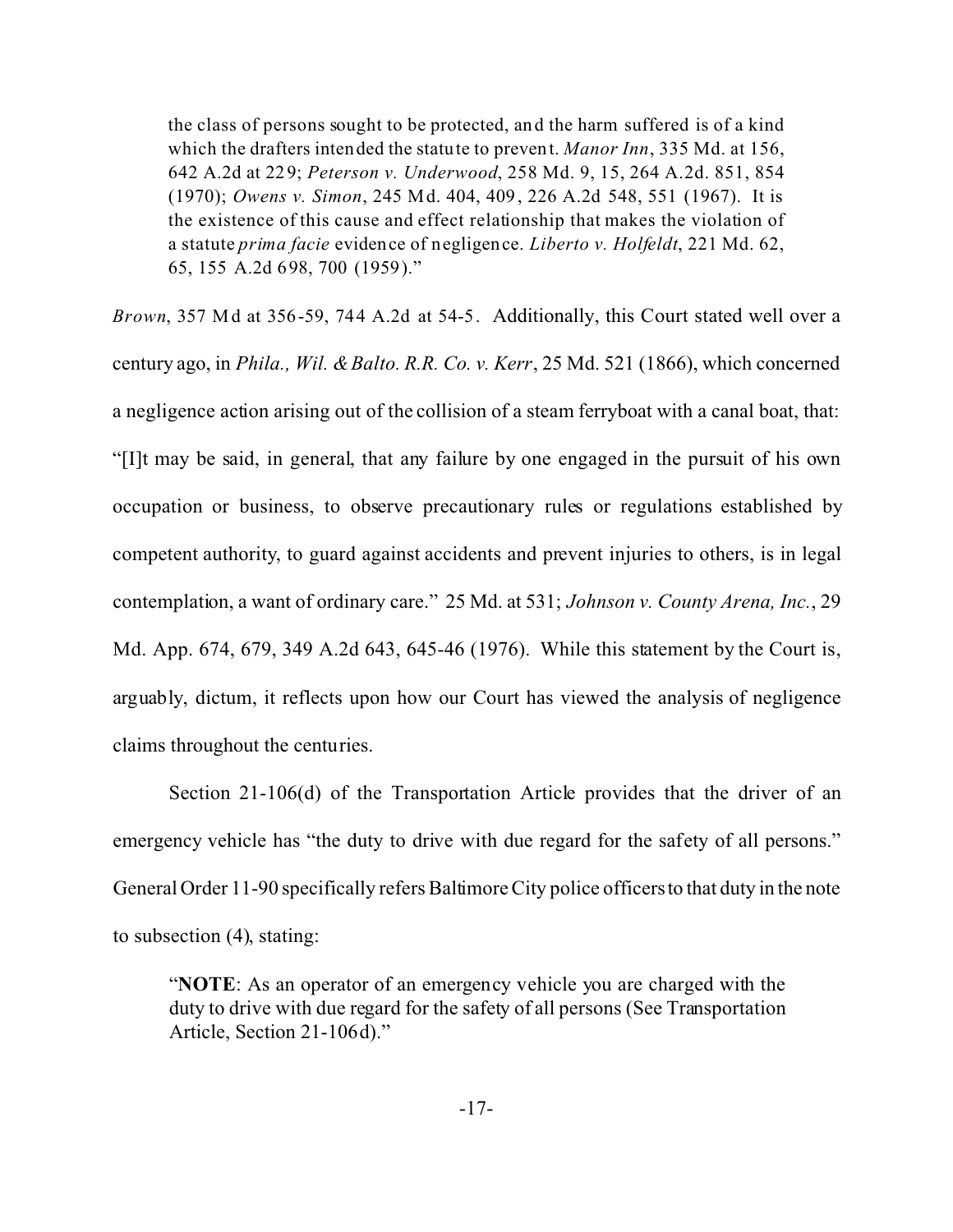General Order 11-90(4). Petitioner acknowledges that "duty and due or reasonable care not to harm others lie at the heart of a negligence claim." Petitioner states in its brief that, "[t]here was no dispute that Officer Greff owed a duty of reasonable care to the drivers of other vehicles as he responded to the emergency call involving an officer struggling with a suspect." Petitioner agrees that the jury must "determine what constituted reasonable care under the circumstances and whether Officer Greff's actions conformed to that standard." Petitioner even quotes the definition of negligence from the Maryland Civil Pattern Jury Instructions: "Negligence is doing something that a person using reasonable care would not do, or not doing something that a person using reasonable care would do. *Reasonable care means that caution, attention or skill a reasonable person would use under similar circumstances*." MPJI Cv 19:1 (emphasis added); *see Landon v. Zorn*, 389 Md. 206, 226, 884 A.2d 142, 153 (2005).<sup>5</sup>

Petitioner, however, contends that  $\S 21$ -106 dictates a statutory standard of reasonable care, which is different from that espoused in the Maryland Civil Pattern Jury Instructions. Section 11-205 of the Transportation Article specifically provides that, in a cause of action for negligence, unless provided otherwise, "[t]he provisions of the Maryland Vehicle Law do not in any way add to or detract from the right of any person who is injured or whose property is damaged by the negligent operation of a motor vehicle to sue and recover damages as in the case of the negligent use or operation of any other vehicle  $\dots$  " § 11-

 $<sup>5</sup>$  The transcript indicates that the trial judge did, in fact, utilize this instruction.</sup>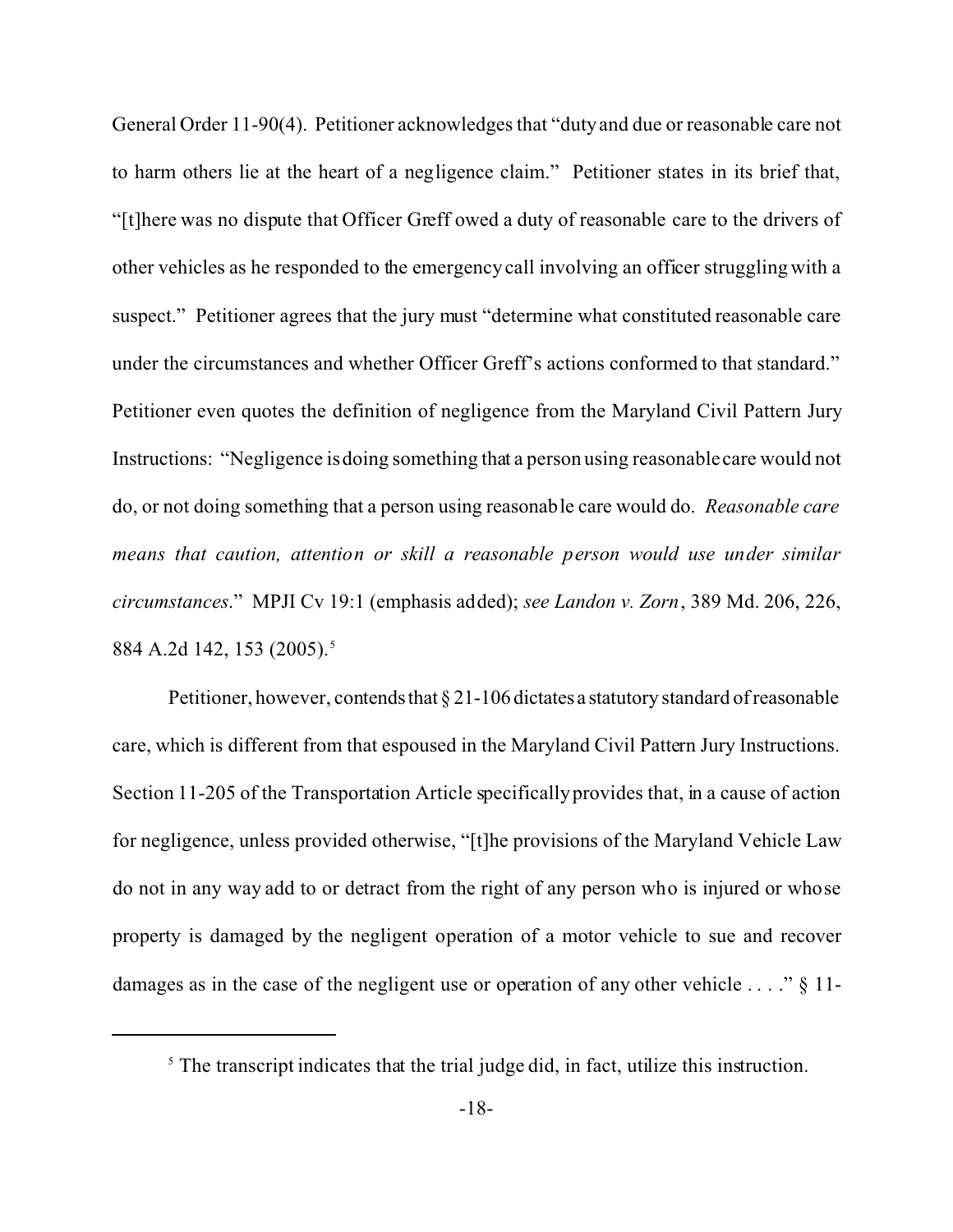$205(a)(1)$ . In fact, operators of emergency vehicles are liable for ordinary negligence, i.e., a failure to exercise reasonable care and diligence *under the circumstances*. *Altenburg v. Sears*, 249 Md. 298, 239 A.2d 569 (1968); *Martin v. Rossignol*, 226 Md. 363, 174 A.2d 149 (1961), *overruled on other grounds*, *Buck v. Cam's Broadloom Rugs, Inc.*, 328 Md. 51, 612 A.2d 1294 (1992); *Mayor and City Council of Baltimore v. Fire Ins. Salvage Corps*, 219 Md. 75, 148 A.2d 444 (1959); *Baltimore Transit Co. v. Young*, 189 Md. 428, 56 A.2d 140 (1947). Operators of emergency vehicles, however, are not held to the same standard of ordinary care as regular motorists. *Fire Ins. Salvage Corps*, 219 Md. at 82, 148 A.2d at 448; *Young*, 189 Md. at 432-33, 56 A.2d at 142.

In this case, Officer Greff's conduct must be held to the standard of what a reasonable Baltimore City police officer's (as opposed to what an ordinary driver's) conduct would have been under similar circumstances. In determining whether the conduct of a Baltimore City police officer was reasonable in a particular situation, the Baltimore City Police Department's regulations and guidelines, as well as State statutes, are relevant to the issue of reasonableness.<sup>6</sup>

Petitioner attempts to distinguish § 21-106 of the Transportation Article fromGeneral Order 11-90 by describing the statute as a "law" and the General Order as an internal

<sup>&</sup>lt;sup>6</sup> We can conceive of no other purpose of General Order 11-90 than to prescribe what the Baltimore City Police Commissioner had determined to be reasonable conduct in circumstances of factual situations similar to that in this case. If the petitioner wanted some other standard, or did not want this standard, it should not have created it.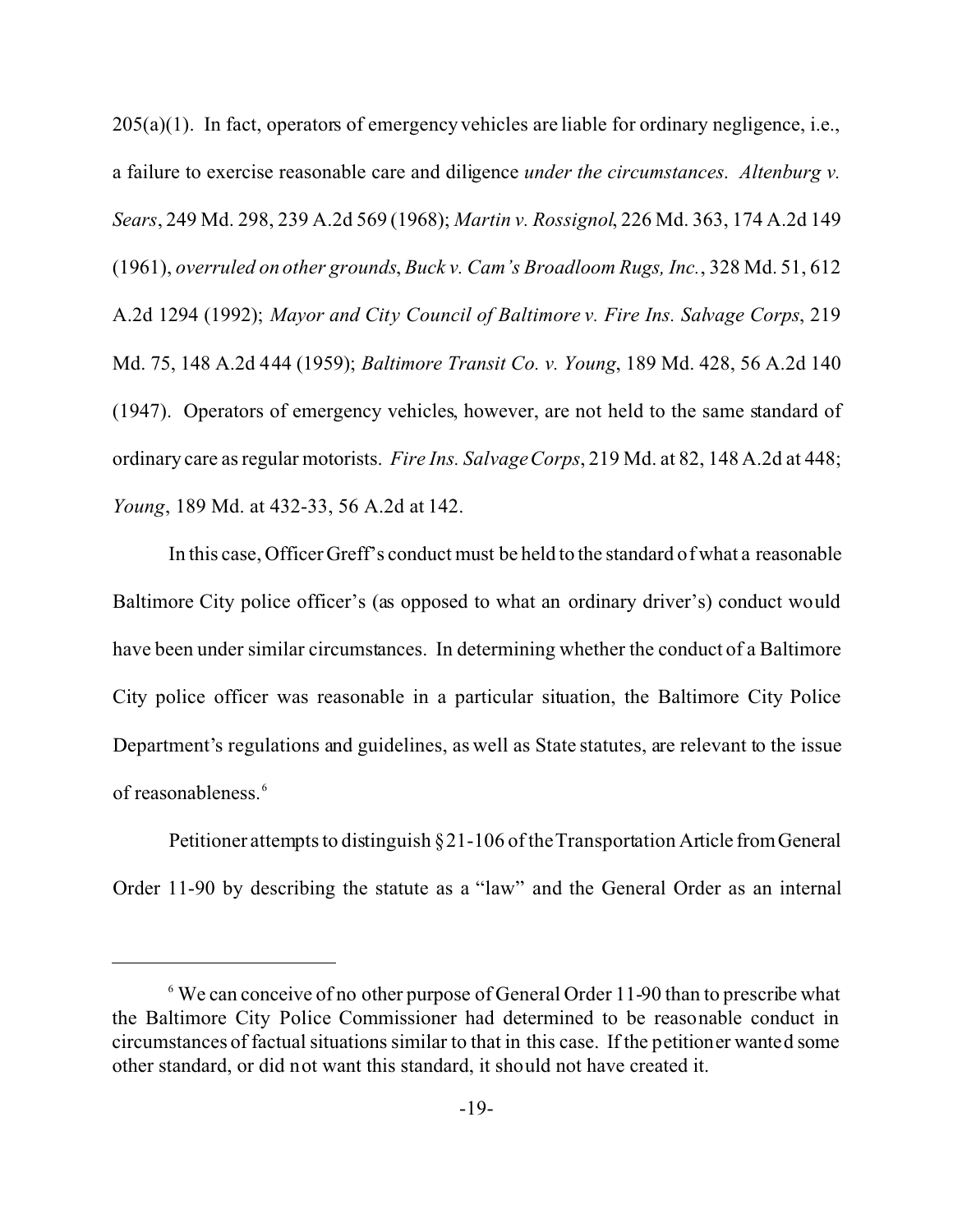standard.<sup>7</sup> It is the petitioner's contention that the *legal* standard of care can only be determined by looking to the statute, and that the General Order is therefore not relevant. Petitioner's reasoning is misplaced and, in any case, Maryland law does not support that position.<sup>8</sup>

Petitioner asserted in its motion *in limine* and in its argument before the Court of Special Appeals, that *Richardson v. McGriff*, 361 Md. 437, 762 A.2d 48 (2000) established a prohibition against the introduction or use of police department regulations or guidelines. *Richardson* was a police brutality case in which the central issue was the use of deadly force. The victim there attempted to introduce Baltimore City police "guidelines" as evidence and the respondent police officers filed a motion *in limine* to exclude the evidence. The Court discussed this particular evidence, stating:

"The documentary evidence sought to be excluded consisted of nine pages of single-spaced guidelines issued by the Baltimore City Police Department on

<sup>7</sup> As discussed *supra*, while a Baltimore City Police Department General Order is not a "law" *per se*, it is a provision duly promulgated by the Baltimore City Police Commissioner, pursuant to powers authorized by Code of Public Local Laws of Baltimore City, § 16-7.

<sup>8</sup> Petitioner cites several New York cases in support of its argument: *Rivera v. New York City Transit Auth.*, 77 N.Y.2d 322, 329, 569 N.E.2d 432 (1991); *Lubecki v. City of New York*, 304 A.D.2d 224, 234, 758 N.Y.S.2d 610 (N.Y. App. Div. 2003); *Conrad v. County of Westchester*, 259 A.D.2d 724, 725, 687 N.Y.S.2d 404 (N.Y. App. Div. 1999); *Lesser v. Manhattan & Bronx Surface Transit Operating* Auth., 157 A.D.2d 352, 356, 556 N.Y.S.2d 274 (N.Y. App. Div. 1990); *Newsome v. Cservak*, 130 A.D.2d 637, 638, 515 N.Y.S.2d 564 (N.Y. App. Div. 1987). These cases, however, are inapposite to Maryland case law. *See Sitnick supra*, 254 Md. at 320, 255 A.2d at 384 (discussing, in situations such as that here, that New York follows the "pre-emption" concept, whereas Maryland generally follows the "concurrent power" theory).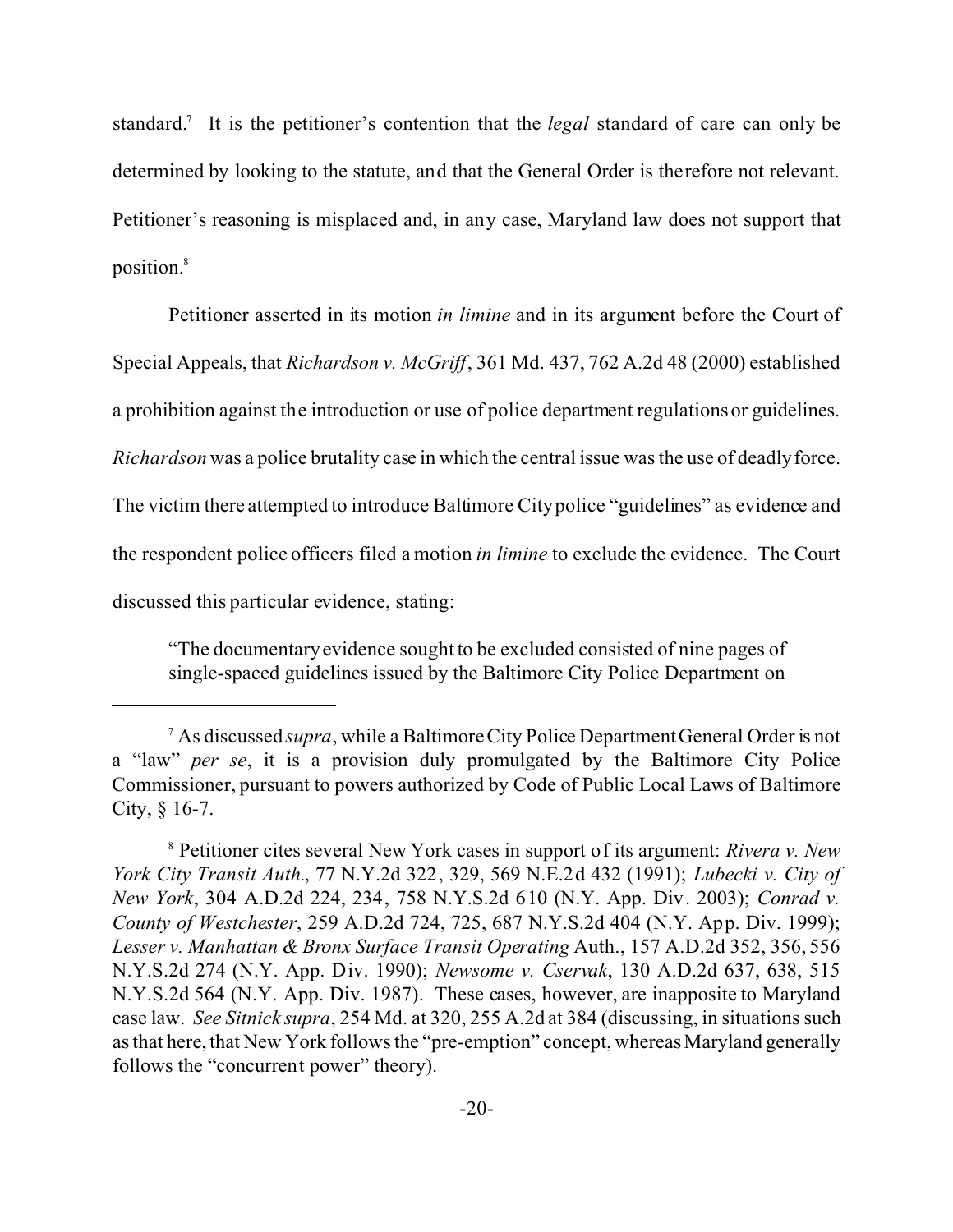the use of deadly force and 13 pages of single-spaced rules and regulations concerning a wide range of police conduct and behavior. Most of the rules and regulations, which cover the entire gamut of police conduct, from being courteous and fulfilling financial obligations, to saluting superior officers, to refraining from publicly criticizing public officials, to the circumstances when gambling, drinking, and smoking is not permitted, have no discernable relevance to any issue in the case."

*Id.* at 446, 762 A.2d at 53. Judge Davis, for the Court of Special Appeals, cogently discussed and distinguished *Richardson* from the case *sub judice*: (1) The court found that the cases were factually distinguishable (constitutional analysis due to allegation of excessive force by a police officer in *Richardson* versus a simple negligence claim in the case *sub judice*), (2) The guidelines that the victim attempted to introduce in *Richardson* were broad and, for the most part, not relevant to the issues, as opposed to General Order 11-90 being specifically relevant to the issue of the officer's conduct in the case *sub judice*, (3) The guidelines in *Richardson* were discretionary, stating that "'[t]he attacked officer is the person who has to evaluate the potential seriousness of the attack and determine an appropriate level of response,'" *id*. at 447, 762 A.2d at 53, whereas General Order 11-90, as to the present issue, is not discretionary, stating "[w]hen crossing against any traffic control device, **BRING YOUR VEHICLE TO A FULL STOP** . . . ." *See Hart*, 167 Md. App. at 119-20, 891 A.2d at 1141-42. Finally, Judge Davis correctly analyzed *Richardson* as not establishing a *per se* rule excluding police department guidelines from consideration in all circumstances. *Hart*, 167 Md. App. at 120, 891 A.2d at 1142. The guidelines were not admissible in *Richardson* because they were not relevant, whereas General Order 11-90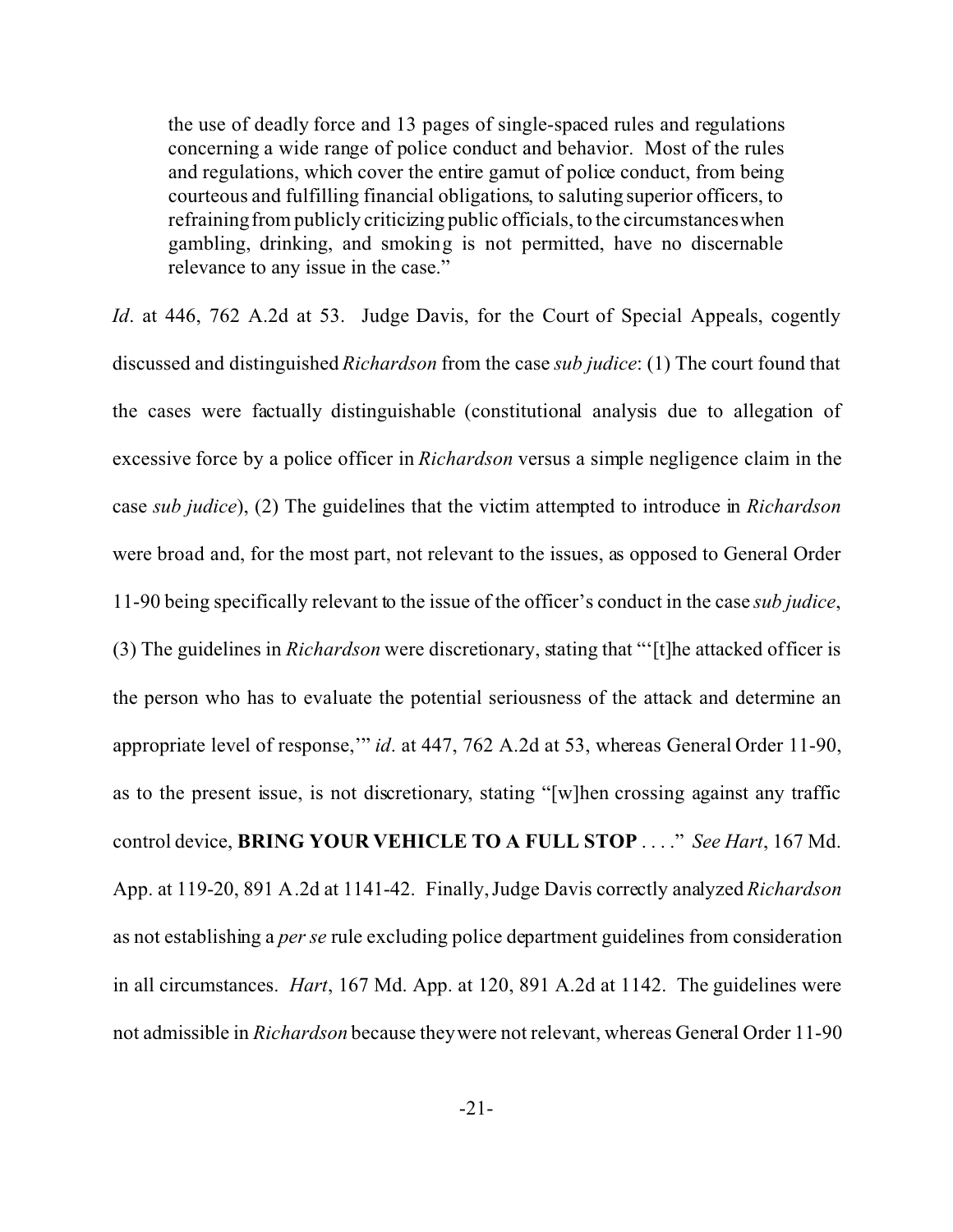*is* relevant in the case *sub judice*.

Police department regulations and guidelines have been considered by this Court in several instances. *Richardson*, 361 Md. at 504, 762 A.2d at 84 (Harrell, J., dissenting) ("This Court has frequently considered police procedures and guidelines in determining whether police activity was reasonable under given circumstances."); *Williams v. Mayor & City Council of Baltimore*, 359 Md. 101, 139-40, 753 A.2d 41, 61-62 (2000) (considered Baltimore City Police Department General Order 10-93 in a negligence action in order to determine whether officer was "divested of discretion");*State v. Pagotto*, 361 Md. 528, 557, 762 A.2d 97, 113 (2000) (Bell, C.J., dissenting) ("[W]hile a violation of police guidelines is not negligence *per se*, it is a factor to be considered in determining the reasonableness of police conduct."); *State v. Albrecht*, 336 Md. 475, 501-03, 649 A.2d 336, 348-50 (1994) (evidence of Montgomery County Police Department's policies and directives from Field Operations Manual admissible in negligence action); *Boyer v. State*, 323 Md. 558, 591, 594 A.2d 121, 137 (1991) (discussing breach of duty by a police officer in a negligence action, the Court stated, "[v]ery often when a breach of the police officer's duty is found in high speed chase cases like the present, there are particular aggravating circumstances, such as a violation of police department policies or guidelines . . . ."); *Beca*, 279 Md. at 182-84, 367 A.2d at 481-82 (admitted evidence of a General Order to show an employment contract).<sup>9</sup>

<sup>&</sup>lt;sup>9</sup> Additionally, respondent cited to several out-of-state cases where police guidelines were admitted, albeit no objections were made: *Dillenbeck v. Los Angeles*, 69 Cal.2d 472, (continued...)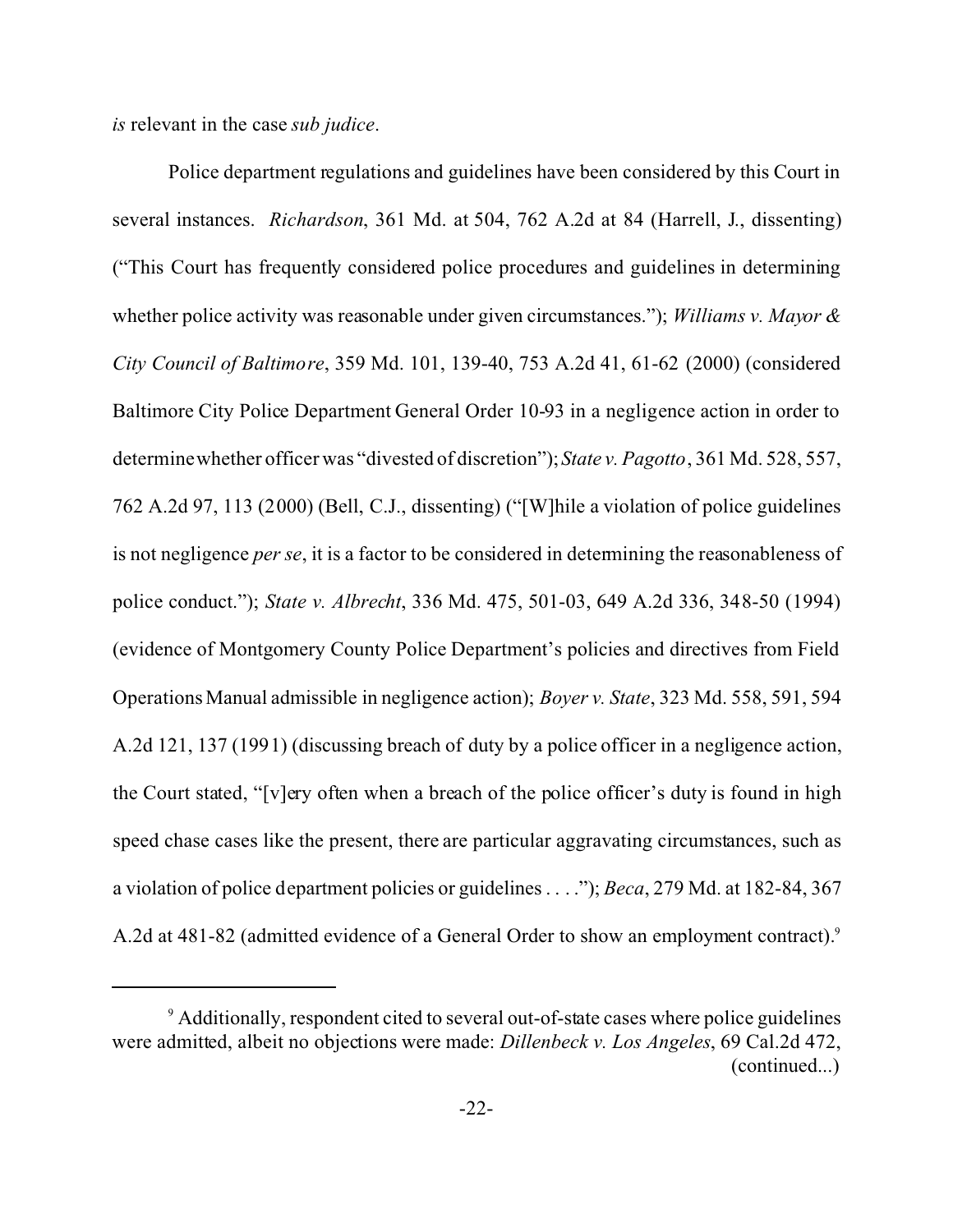General Order 11-90 is relevant because it is directly applicable to the specific conduct of the Baltimore City police officer in this case.<sup>10</sup> Officer Greff was operating a marked police vehicle in an emergency mode while responding to a call. The evidence clearly indicates that he crossed against a red traffic signal at the intersection of Madison and Wolfe Streets without bringing his vehicle to a complete stop and, as a result, his vehicle collided with respondent's van, which was crossing the same intersection on a green traffic signal. Officer Greff, therefore, did not comply with General Order  $11-90$ <sup>11</sup> Under these circumstances, that failure, and the General Order itself, were relevant to the issue of reasonableness and thus, are admissible.

Judge Davis, for the Court of Special Appeals, concluded:

"We hold that the trial court did not err in admitting General Order 11–90. There is no general prohibition against the introduction or use of police department regulations or guidelines, notwithstanding the Court of Appeals' decision in *[Richardson]*, as we have explained, *supra*. The guidelines, offered by [respondent] in this case, are particularly relevant to the

<sup>10</sup> A General Order which is not relevant to a police officer's conduct in a negligence action is not admissible (as was the case in *Richardson*). Evidence must be relevant to be admissible. Md. Rule 5-402 (". . . all relevant evidence is admissible. Evidence that is not relevant is not admissible.").

<sup>11</sup> Officer Greff testified that he did not have any knowledge of General Order 11-90. Whether or not he had knowledge of the General Order is not dispositive. Code of Public Local Laws of Baltimore City, § 16-7 provides that rules promulgated by the Baltimore City Police Commissioner "shall be binding on all members of the Department."

<sup>&</sup>lt;sup>9</sup>(...continued)

<sup>446</sup> P.2d 129 (1968); *Denver v. DeLong*, 190 Colo. 219, 545 P.2d 154 (1976); *Biscoe v. Arlington County*, 738 F.2d 1352 (D.C. Cir. 1984); *Brown v. Pinellas Park*, 557 So.2d 161 (Fla. Dist. Ct. App. 1990); *Mason v. Bitton*, 85 Wash.2d 321, 534 P.2d 1360 (1975).